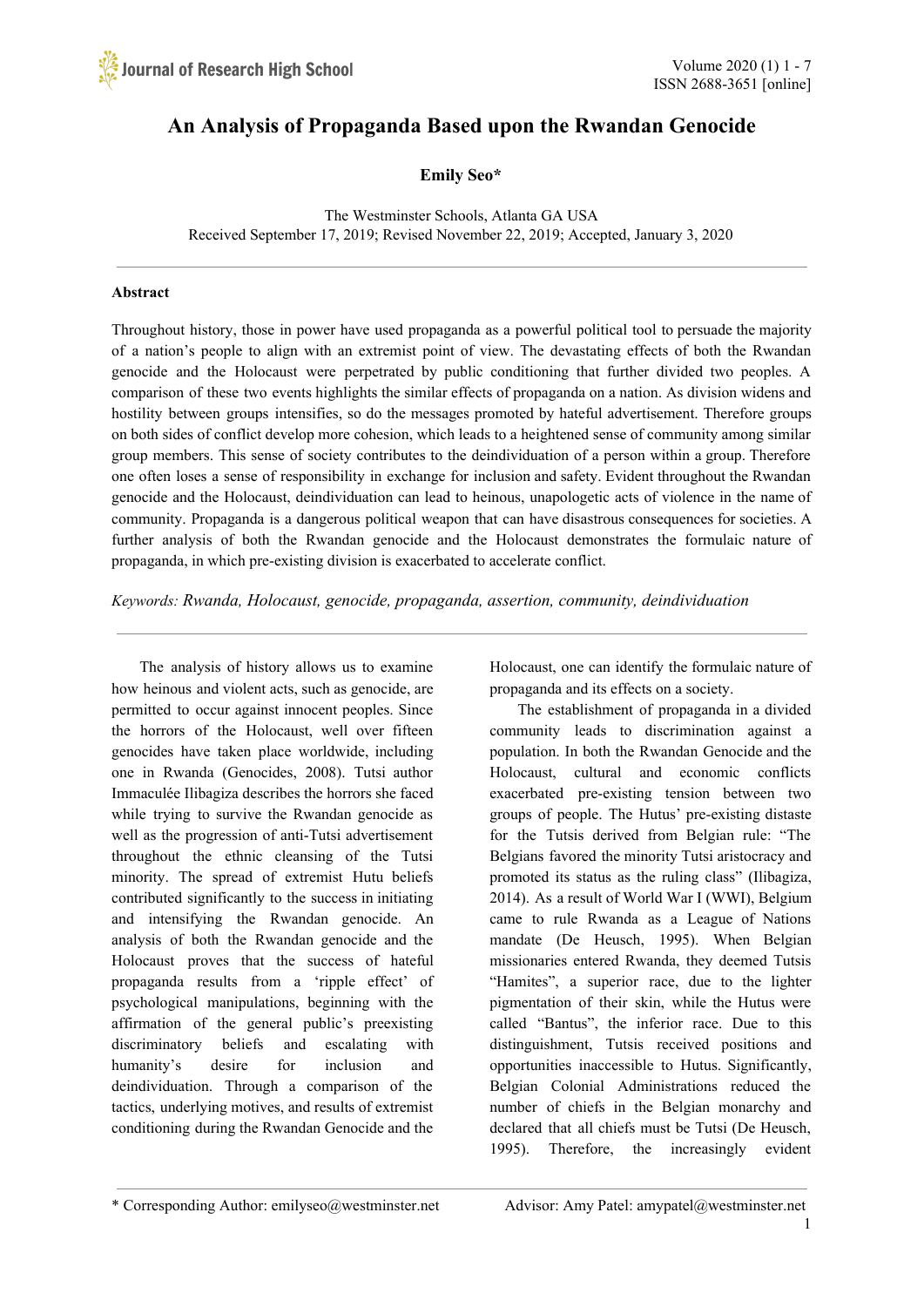favoritism of Tutsis led to frustration of Hutus. By the time the Belgian government left Rwanda in 1962, Tutsi resentment amongst the Hutus had solidified, creating division between the two groups. Tension between the different ethnicities intensified due to the distribution of resources and occupations within Rwanda. The favorable Tutsis often became wealthy cattle farmers while the Hutus merely farmed crops, a significantly less profitable vocation. The Belgian government enforced a division of ethnicities by separating professions by ethnicity. The term Tutsi came to be interchangeable with "cattle farmer" and the term Hutu interchangeable with "farmer" (Magnarella, 2002). The immense division and tension between Hutus and Tutsis was crucial for the subsequent success of anti-Tutsi propaganda.

Comparatively, in Germany, the aftermath of WWI led to friction between Aryans and Jews, even before the rise of Hitler. The conditions of the Treaty of Versailles made Germany's defeat in the war humiliating. Germany had to pay 132 billion gold marks (in addition to interest), around 400 billion dollars today. The nation was also forced to accept responsibility for the war and the losses that resulted from it by signing the war-guilt clause (Webb, 1986; Lu, 2008). In addition, France later invaded the Ruhr region: the center of coal, steel and iron within Germany. Though the seizure was intended to compensate for unpaid reparation debts, it only exacerbated German anger and left the nation increasingly unable to pay for reparations. In addition, Germany was forced to scale down its military substantially in fear of future attacks. By restraining the country's remaining economic and military resources, the Treaty of Versailles attempted to prevent Germany from ever becoming a major power again (Lu, 2008). These constraints created a nation unable to recover from the war. As a result, citizens began searching for a scapegoat for their troubles. This scapegoat came in the form of the Jews, who were often blamed for the financial trouble of non-jews due to their wealth and high profile occupations. Occurrences such as the boycott of Jewish small business became increasingly common (Kater,1984). Germany, similar to Rwanda, had created a divided environment between two groups of people due to the aftermath of a previous conflict.

In both Rwanda and Germany, division amongst citizens was enhanced through physical identity verification methods. In Rwanda, ethnic identity cards created by the Belgian government fueled disunity: "The Belgians introduced an ethnic identity card… deepening the rift they'd created between Hutu and Tutsi" (Ilibagiza, 2014). Division between the Hutus and Tutsis created vulnerability within the two ethnicities, each comparing one to the other. Both groups' desire to be the superior ethnicity resulted in the Hutus' discrimination of the Tutsis. The ethnic identity cards used in Rwanda directly parallel the gold star used to identify Jews before the Holocaust. The repeated use of physical identification as a means of disunion highlights formulaic methods that successfully divide cultural or ethnic groups. The pervasive division between groups allowed for the continued use and acceptance of more extreme forms of propaganda.

The success of propaganda stems from the assertion of a majority's nascent, discriminatory beliefs - rooted in preexisting division - rather than the persuasion of a new viewpoint. Propaganda affirms a hesitant population's budding convictions and encourages individuals to take action in support of it (Welch, 2004). In a study predating the Second World War, Aldous Huxley argues that "Propaganda gives force and direction to the progressive movements of popular feeling and desire, but it does not do much to create these movements. A propagandist is a man who canalizes an already existing stream. In a land where there is no water, he digs in vain" (Welch, 2004). The successful use of anti-Tutsi advertisement during the Rwandan genocide was attributed to the Hutus' animosity towards Tutsis preceding the massacre. Occurrences such as the suspicious death of a Hutu leader, Dominique Mbonyumutwa, strengthened tensions and sparked a Hutu revolution (Rohr, 2009). The Hutus rose to power on January 28, 1961, after overthrowing the Tutsi king. Soon after, Rwanda became a republic and separated from Belgium to gain independence, which left the Tutsis defenseless (Rwanda, 2016). On the evening of April 6, 1994, Hutu president Juvénal Habyarimana's plane was shot down. Many Hutus suspected involvement from the Rwandan Patriotic Force (RPF), a Tutsi rebellion group, which only intensified their anger. After this event, propaganda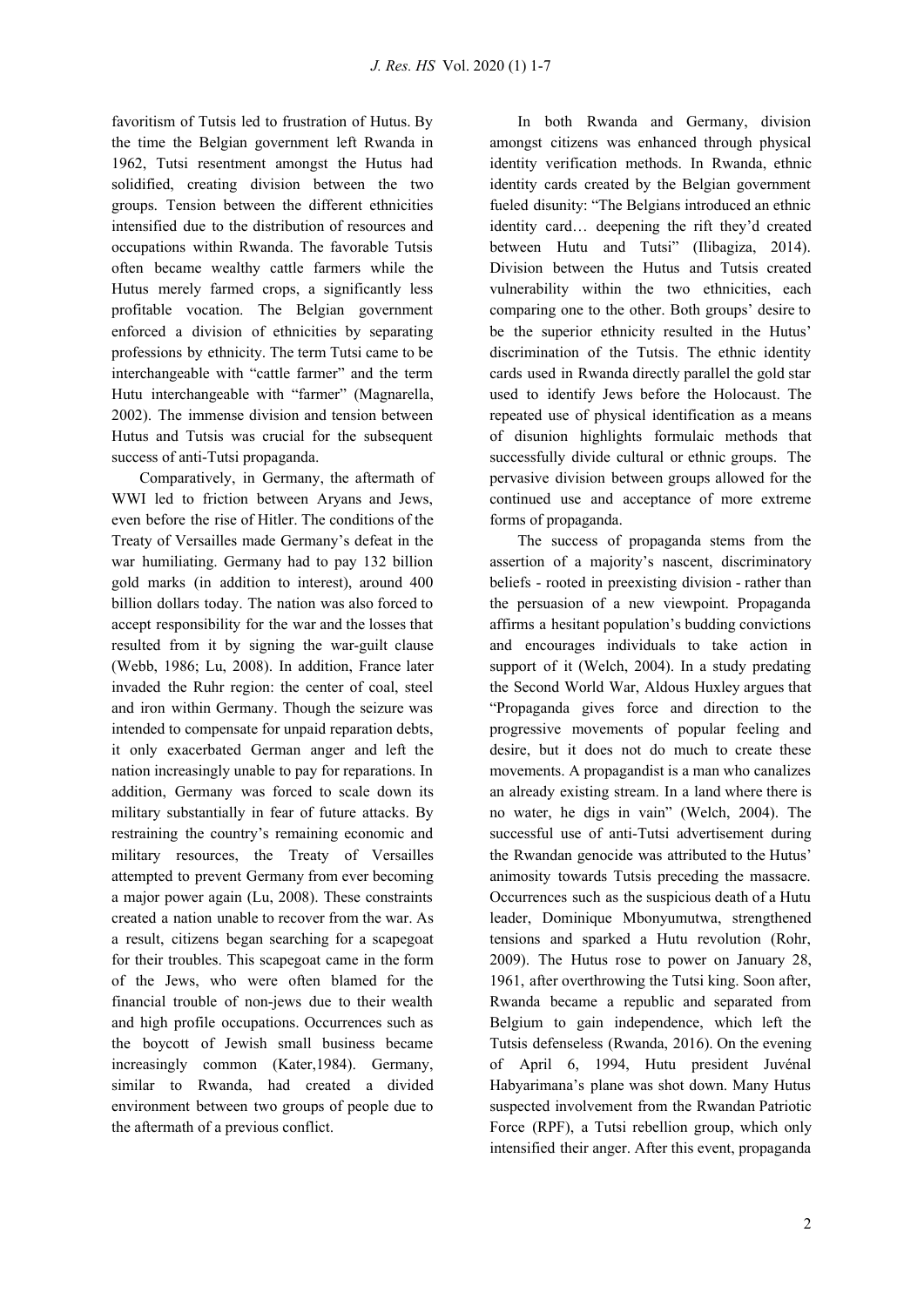began to take its shape and affirm the suspicion that many Hutus held. Radio stations in favor of Hutu mobilization began circulating anti-Tutsi sentiments and encouraging action against the Tutsis. Propaganda strengthened and justified the Hutus' nascent, discriminatory beliefs through affirmation, to instigate violence against the Tutsis. Through reassurance, propaganda created a sense of normalcy surrounding one's extreme beliefs.

Due to the Hutus' preexisting animosity towards the Tutsis, they quickly became susceptible to anti-Tutsi propaganda. Ilibagiza recalls several instances of ethnic segregation, highlighting the preexisting discrimination towards Tutsis. During Ilibagiza's first day of upper school, she becomes aware of the divide between Hutus and Tutsis due to her hostile teacher, Buhoro: "Immaculee Ilibagiza, you didn't stand up when I said Hutu… and you're not standing up now that I've said Tutsi. Why is that?" Buhoro was smiling, but his voice was hard and mean" (Ilibagiza, 2014). Before the circulation of anti-Tutsi propaganda even began, Hutus had a distaste for Tutsis but kept it suppressed, as Buhoro did. As this advertisement began to disperse, Hutus became more confident in outwardly displaying their contempt. When Ilibagiza ran to Pastor Murinzi's house at the beginning of the genocide for protection, she saw Buhoro and began to find comfort in a familiar face, only to discover his underlying hatred for Tutsis: "The first person I saw was Buhoro … he [clicked] his tongue in disgust and turning his back on me. I realized he was an extremist Hutu who had always hated Tutsis" (Ilibagiza, 2014). Though Buhoro had resented Tutsis in the past, he hid his disdain because he did not have any affirmation of his beliefs. However, due to extremist Hutu propaganda, he began to exhibit his contempt unapologetically. The spread of the Hutus' extremist messages validated anti-Tutsi beliefs and encouraged many to take action. The Hutu government's disregard for Tutsi education also indicated the preexisting divide between the two ethnic groups. Being a Tutsi, Ilibagiza struggled to get accepted into a public high school: "My name wasn't on the list of scholarship students… Despite my top marks, I'd been passed over because I was Tutsi" (Ilibagiza, 2014). Ilibagiza's rejection was based upon her ethnic profile, highlighting Rwanda's racial segregation preceding the genocide. The government's acknowledgment and approval of this divide indicates the Hutus' unanimous disdain for Tutsis. Ethnic discrimination instilled a general distaste for Tutsis which eventually led to the success of extremist propaganda. As a result of the confidence and assertion the Hutus receive from publicity, they act on their hate without fear of wrongdoing.

The tension in Germany predating the Holocaust between Jews and non-Jews created a pre-existing disdain towards Jews, which was essential to the success of Nazi propaganda. Preceding the reign of Nazi Germany, non-Jewish citizens anti-Semitism clearly demonstrated their anti-Semitism towards Jews. When the Weimar Republic decided to grant emancipation for German Jews in 1914, non-Jewish citizens raised several oppositions. In addition, many accused Jews of war profiteering and avoiding the front line of a battle (Kater,1984). Jewish citizens, such as Dr. Kaete Frankenthal feared college enrollment due to the fear of inevitable anti-Semitism, demonstrating the prevalence of discrimination predating Nazi rule. Once the Nazis gained a bit of power, they began using propaganda via the radio and newspapers to affirm anti-Semitic beliefs. Eventually they got national approval the Nuremberg laws, which created disadvantages for Jewish citizens. Nuremberg laws prohibited inter-marriage between Aryans and Jews and banned Jews from flying German flags (Bradsher, 2010). The government's support of the anti-Jew movement led to the justification of many civilian' anti-Semetic beliefs. This government support, coupled with powerful propaganda tactics, such as media control, films, and youth programs, led to the heinous acts committed during the Holocaust.

After affirming the beliefs of a majority, propaganda creates a community for those on the inside, but more importantly, for those generally on the outskirts of society to find a sense of unity and solace through inclusion. Once a community is established by those with propaganda driven beliefs, people outside of the population become attracted to the camaraderie within it (Morris, 1998). In a study of anti-Jewish advertisement, David Welsh finds elements of Nazi propaganda that remain true for all successful propagandized movements: "Fundamental in the propaganda presentation was the attempt to forge an awareness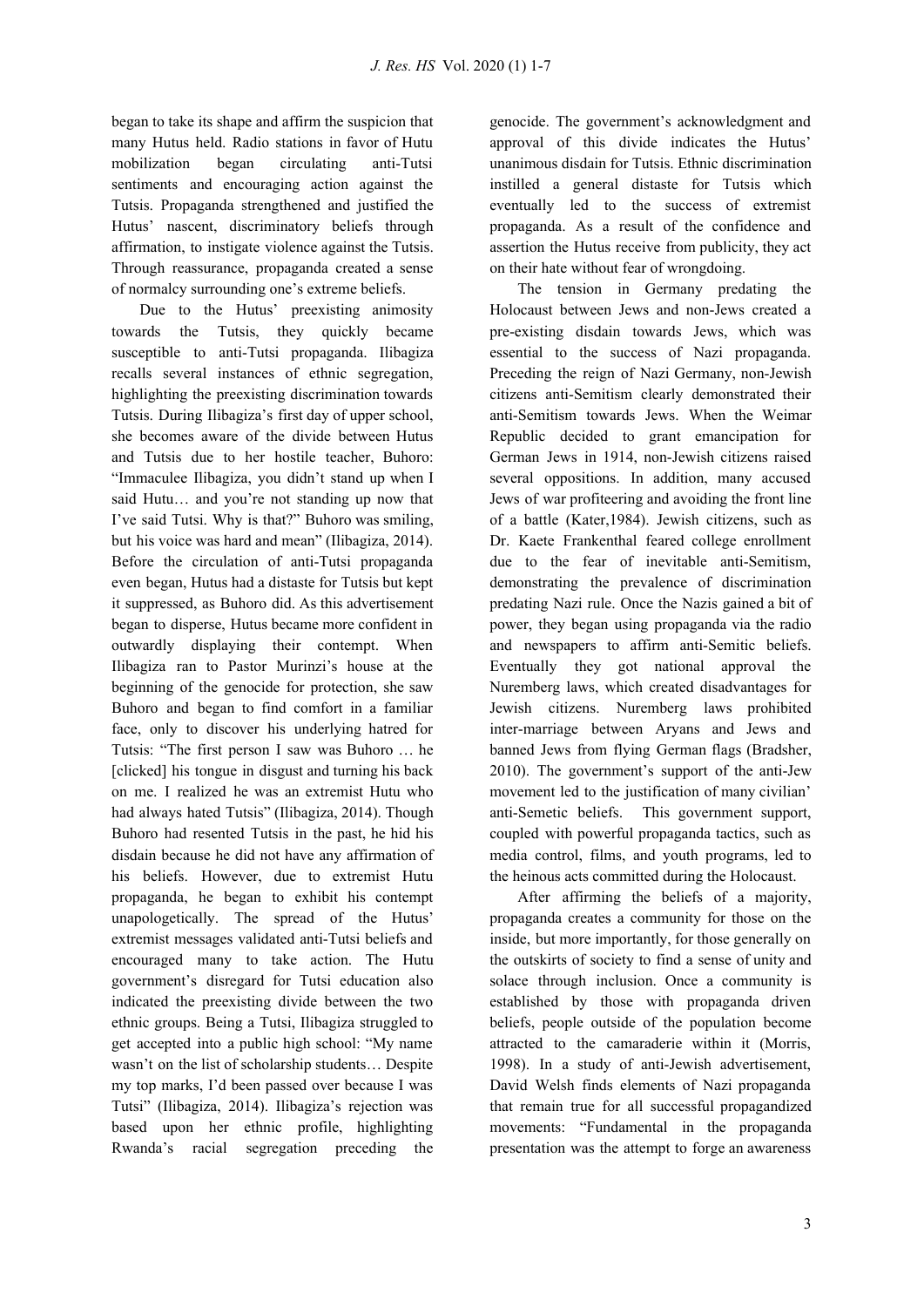of the notion of 'experience'… The conscious experience of 'inclusion' as a comrade of the community (as opposed to being an 'outsider') was a critical part of the pseudo-religious vision of a 'national awakening" (Welch, 2004). In Germany, the Nazis established this community, made up of German leaders, medical professionals, politicians, and regular civilians. The Nazi party also created popular programs such as Hitler Youth in order to train and condition the young to support the Nazi movement (Kater, 2009). Groups such as Hitler Youth made initial non-conformists outcasted by society. Therefore, the community created by the success of Nazi propaganda was essential for the party to garner maximum support.

In Rwanda, the Interahamwe made up the majority of the perpetrators in the massacre. Hutu killers within the Interahamwe scoured the streets of Rwanda to kill Tutsis or anyone against the Tutsi ethnic cleansing. The comradery formed within the community drew in both hesitant civilians simply looking to side with the majority as well as outsiders yearning to be a part of a community. Evident through the perspective of Ilibagiza, the human desire for inclusion was essential to the success of propaganda, "I saw Philip, a young man who'd been too shy to look anyone in the eye... completely at home in this group of killers" (Ilibagiza, 2014). Though once quiet, Philip found brotherhood and community by joining the Interahamwe. His yearning for inclusion and comradeship influenced him to conform to extremist opinions. Many conversions resulted from this concept. After Hutus joined the Interahamwe in search of inclusion, propaganda further instilled true hatred amongst the converted.

As a community, fueled by propaganda, grows in members, radical actions and violence escalate due to deindividuation. Deindividuation is the "phenomenon in which people engage in seemingly impulsive, deviant, and sometimes violent acts in situations in which they believe they cannot be personally identified" (Douglas, 2018). Most prevalent in large communities, "getting caught up in the crowd tends to increase the prospects for anonymity among perpetrators and encourage expressive violence" (Boyle, 2014)." Within the Hutus, the prevalence of deindividuation grew when larger masses of people agreed upon propagandic messages. When people gathered in

large groups, as the Interahamwe did, they lost self-awareness and were more likely to engage in violent acts of expression due to their anonymous group setting. As the number of Hutu killers increased, people felt less accountable and more anonymous, resulting in the progression of violence during the genocide. The Hutu killers' savage methods of extermination began to intensify. Though violence began with one carrying a gun, it quickly escalated into torture and deliberately slow executions (Yanagizawa-Drott, 2014). Evident during Ilibagiza's brother Damascene's execution, the Hutu killers lacked self-awareness: "'What are you waiting for? Are you cowards… Kill Him.' Karera shamed the killers into committing murder… the first killer took another turn with his machete, this time slicing Damascene's skull open and peering inside." (Ilibagiza, 2014). The killers, "shamed" into murder, eventually partook in excessive violence during Damascene's execution due to the pressure of others. Though initially hesitant to kill, Karera's yelling forced them to do so; they slaughtered Damascene immediately afterward his words. Karera's commands were taken without hesitation because the other killers had lost their self-awareness from being in a group setting. Because the killers felt anonymous, their murder felt permissible. Even if they felt uncomfortable with murdering people, the pressures put on them by their community would have forced them to do so. Deindividuation within a community, created by those consumed in propaganda, escalates the violence that eventually leads to genocide.

Due to the Nuremberg laws, anti-Semitism quickly gained prevalence amongst Aryans. Germans increasingly listened to the propagandic radio broadcasts and newspapers circulated by the Nazis. As concentration camps opened, members of the Nazi party participated in the murder of millions of Jewish people, many without the guilt of murder attached to them. This was due to deindividuation. As the community of Nazis grew, people felt increasingly anonymous and therefore unaccountable for their actions (Vilanova et al., 2017). Most notably, the deindividuation of the participating guards allowed for the utilization of gas chambers to kill large masses of people in concentration camps. Men engaged in these acts of violence in exchange for acceptance into the Nazi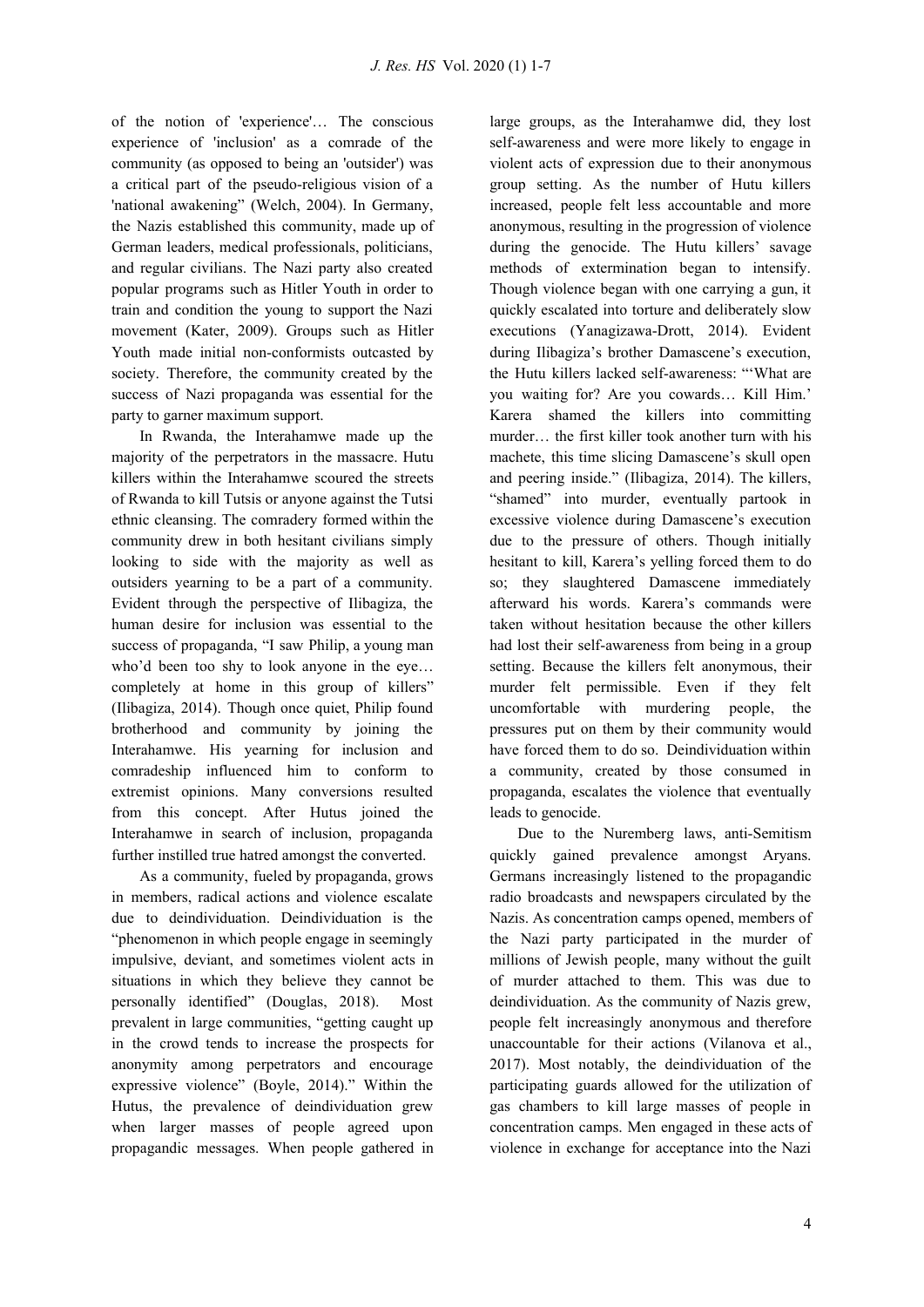community and with the understanding that they would not be held accountable for their crimes (Vilanova et al., 2017). The successful use of propaganda to intensify the Nazi movement led to increased deindividuation and violence of the people within the movement.

During the genocide, the Rwandan media and the press contributed significantly in the distribution of propaganda, which precipitated much fear and tension amongst leaders and the ordinary citizens (Edmond & Chris, 2013). A prominent outlet for propaganda was the newspaper. Similar to the Nuremberg Laws in Germany, the Kangura successfully circulated anti-Tutsi messages around the country. In 1990, The Kangura published an article called the "Ten Commandments of the Hutus", deeming any Hutu having non-violent interactions with a Tutsi a traitor. The media received considerable attention from many scholars and professionals, including human rights activists. Rwandan media organizations incited members of the public to actively take part in the killings that ended with the loss of between five hundred thousand to one million citizens. The United Nations created a tribunal in response to the mass killings, and more than 70,000 individuals were prosecuted in a court of law for being bona fide members or accomplices of the armed militias. The extremist group had carried out over 433,000 attacks that engaged localized violence. The media contributed immensely to the anti-Tutsi propaganda messages and led to immense destruction within the country.

The Nazis had various methods of spreading their propagandic messages, from cinema to flyers. Movies such as *The Eternal Jew* slowly ostracize the Jewish people (Klug, 2003). In addition to this, flyers with anti-Jewish sentiments circulated across the nation. Similar to the Hutus, the Nazis also had control of the media and often made anti-Semitic radio broadcasts. The extreme distribution of propaganda by the Nazis heavily contributed to the Aryan support of the Holocaust. The strikingly similar propaganda methods used by the Hutus and Nazis, further highlights the formulaic nature of these divisive tactics.

Both the Rwandan genocide and the Holocaust caused extreme, long-term devestation within the nations. By the end of WWII around 15 to 20 million Jews died in concentration camps. After the Holocaust, the Nuremberg trials put merely twenty two Nazis to trial for their crimes (Owen, 2006). Though 22 individuals became accountable for their actions, the thousands of other Nazis remained blameless. Germany found difficulty in healing after the war due to the absence of proper punishment for all of the people involved in the Holocaust, including the thousands that had left the country to avoid responsibility (Steinacher, 2012).

In Rwanda, after 100 days of slaughter, approximately 85% of the Tutsi, which constitutes about 10% of the Rwandan population, had died (BBC, 2019). However, the lasting effects of the genocide go beyond death; the everyday lives of civilians reveal the process of healing. The Rwandan flag and national anthem, formerly associated with Hutu patriotism, has been changed to be more inclusive of all ethnicities. In 2003, the Rwandan constitution was reconstructed (Rwanda, 2016). In addition to this, Rwanda implemented the gacaca system among perpetrators of war crimes to reduce their sentences immensely. The gacaca system promoted healing within the country by bringing victims and perpetrators together on grass to discuss the faults of the perpetrator and the emotions of the victims (Zorbas, 2004). This system brought immense healing to the community and made it possible for Tutsis and Hutus to live side by side once more. Tutsi survivors worked alongside their Hutu perpetrators while struggling to reestablish a sense of unity within the nation. Rwanda's form of healing has proven to be quite successful and is seen as a model for reconciliation for areas where tragedy strikes.

# **Conclusion**

The success of propaganda is rooted in the manipulation of human nature. As seen during the Rwandan genocide and the Holocaust, propaganda reinforces one's preexisting biases and escalates conflict through the manipulation of natural human traits such as one's desire for inclusion and the act of deindividuation (Hirshleifer, 1989). Because human nature remains unchanging, conditioning tactics also remain constant. The analysis of history proves a formulaic procedure for propaganda. Despite unchanging tactics, the prevention of conditioning seems unlikely, as history has repeated itself time and time again. Despite the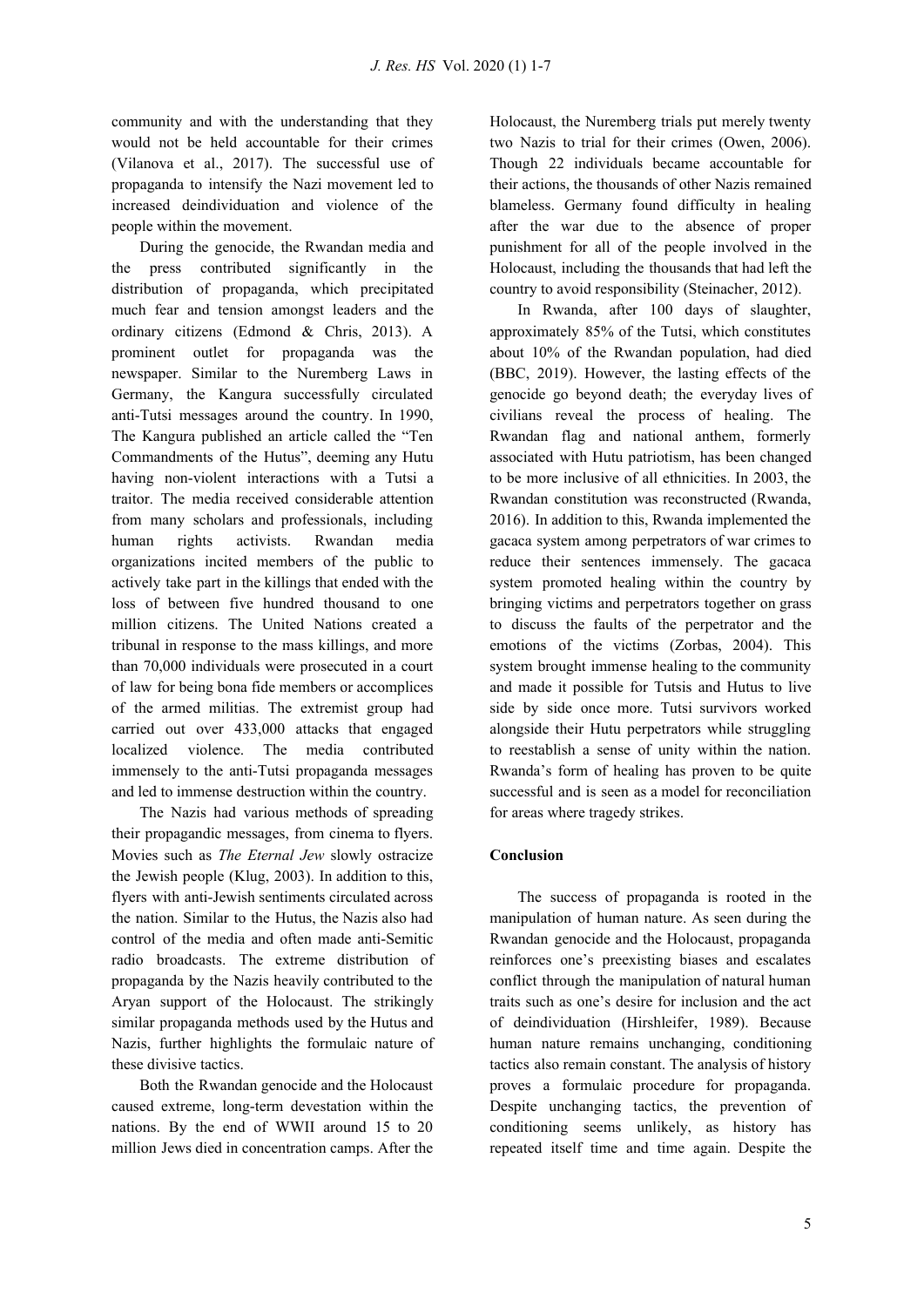Holocaust and Rwandan genocide occurring decades apart from each other, they still followed the same formula of preexisting tension and resentful propaganda prior to violent conflict. Societies will always be susceptible to propaganda and the extremist messages it presents due to the rigidity of human nature.

## **References**

BBC. "Rwanda Genocide: 100 Days of Slaughter." *BBC News*, 4 Apr. 2019.

Becker, Gary S., "Crime and punishment: An Economic Approach," Journal of Political Economy, 76 (2013), 169-217.

Boyle, Michael J. *Violence after war: explaining instability in post-conflict states*. JHU Press, 2014.

Bradsher, Greg. "The Nuremberg Laws." *National Archives and Records Administration*, National Archives and Records Administration, 2010.

De Heusch, Luc. "Rwanda: responsibilities for a genocide." *Anthropology today* 11.4 (1995): 3-7.

Douglas, Karen M. "Deindividuation." *Encyclopedia Britannica*, 3 Aug. 2017*.* Accessed 8 May 2018

Edmond, Chris. "Information manipulation, coordination, and regime change." *Review of Economic Studies* 80.4 (2013): 1422-1458.

"Genocides, Politicides, and Other Mass Murder since 1945, with Stages in 2008." PDF file, 2008.

Hirshleifer, Jack. "Conflict and rent-seeking success functions: Ratio vs. difference models of relative success." *Public choice* 63.2 (1989): 101-112.

Ilibagiza, Immaculée. *Left to tell*. Hay House, Inc, 2014.

Kater, Michael H. "Everyday Anti-Semitism in Prewar Nazi Germany: The Popular Bases." *Yad Vashem Studies* 16 (1984): 129-59.

Kater, Michael H., and Michael H. Kater. *Hitler youth*. Harvard University Press, 2009

Klug, Brian. "The collective Jew: Israel and the new antisemitism." *Patterns of Prejudice* 37.2 (2003): 117-138.

Lu, Catherine. "Shame, guilt and reconciliation after war." *European Journal of Social Theory* 11.3 (2008): 367-383., doi:10.1177/1368431008092568.

Magnarella, Paul. "Explaining Rwanda's 1994 genocide." *Human rights & human welfare* 2.1 (2002): 25-34.

Morris, Stephen, and Hyun Song Shin. "Unique equilibrium in a model of self-fulfilling currency attacks." *American Economic Review* 88.3 (1998): 587-597.

Owen, James. *Nuremberg: evil on trial*. Headline Review, 2006.

Rohr, Stephanie. "The response of the international community to the Rwanda Genocide." *UM-l Journal of Undergraduate Research XII* (2009).

"Rwanda Genocide of 1994." *Encyclopedia Britannica,* Encyclopaedia Britannica, 2016. *Encyclopaedia Britannica.* Web. Accessed 7 May 2018

Steinacher, Gerald. *Nazis on the Run: How Hitler's Henchmen Fled Justice*. Oxford University Press, 2012.

Vilanova, Felipe, et al. "Deindividuation: From Le Bon to the Social Identity Model of Deindividuation Effects." *Cogent Psychology*, vol. 4, no. 1, 2017, doi:10.1080/23311908.2017.1308104.

Webb, Steven B. "Fiscal News and Inflationary Expectations in Germany After World War I." *The Journal of Economic History*, vol. 46, no. 3, 1986, pp. 769–794. *JSTOR*, www.jstor.org/stable/2121484.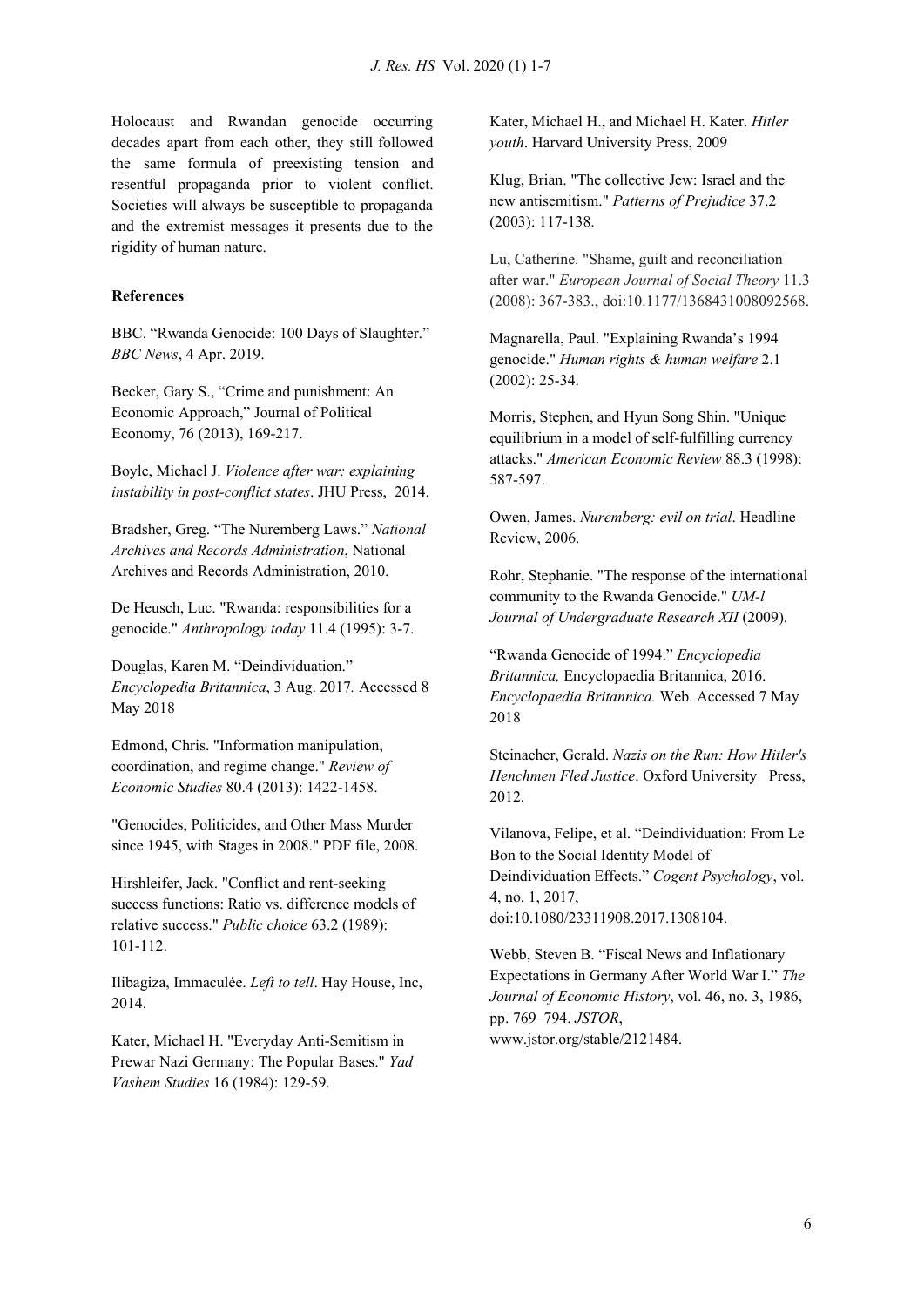Welch, David. "Nazi propaganda and the Volksgemeinschaft: Constructing a people's community." *Journal of Contemporary History* 39.2 (2004): 213-238.

Yanagizawa-Drott, D. (2014). Propaganda and conflict: Evidence from the Rwandan genocide. *The Quarterly Journal of Economics*, *129*(4), 1947-1994.

Zorbas, Eugenia. "Reconciliation in Post-Genocide Rwanda." *African Journal of Legal Studies*, vol. 1, no. 1, 2004, pp. 29–52., doi:10.1163/221097312x13397499735904.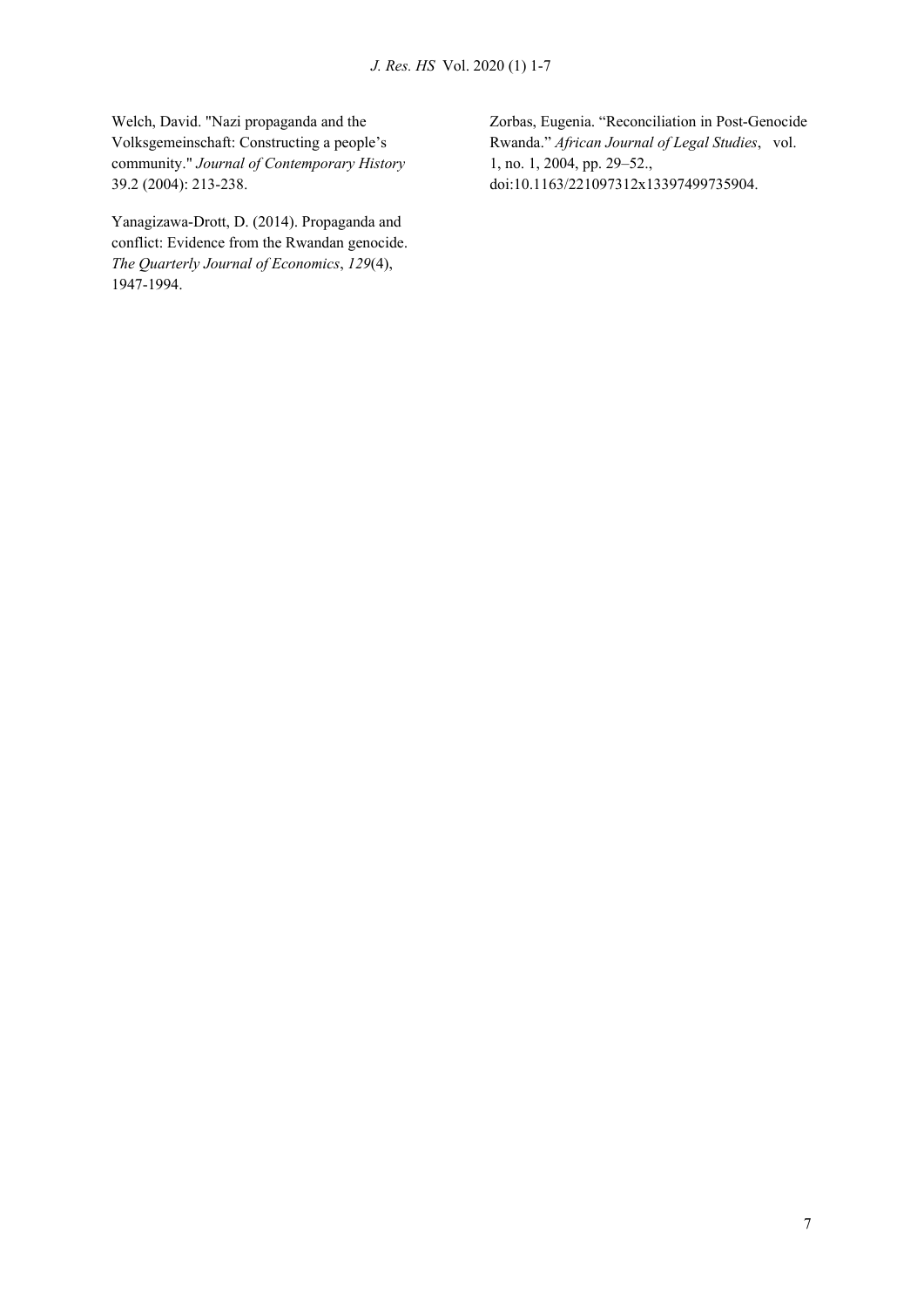# **Cryptology using Transformation Geometry & Complex Numbers**

# **Naz Canev Gokcen and Zeyna Nida Copty\***

Aci High School, Kemer, Kemer Mah. Sehit, Cengiz Topel Cd. No:2, 34473 Sariyer/Istanbul Turkey

Received November 25, 2019; Revised February 3, 2020; Accepted, February 7, 2020

## **Abstract**

The importance of cryptology for providing reliable communication between two parties increased rapidly in recent years with the increase of electronic data sharing and the spread of data theft. In this study, we aim to create a cryptology model using transformation geometry and complex numbers. To enhance the security of the cryptology, the model consists of two levels of transformation. The first transformation is used to obtain the coordinates of the point rotating around a second point which rotates around a fixed point. The other transformation is used to find the coordinates of a point before the rotation of that point. The usefulness of the cryptology model and how it is transmitted and analyzed is discussed. This encryption can be used by companies and programmers, and can play an important role in various fields such as the development of defense technology. In particular, by examining the rotation of a point around another moving point in the creation of the cryptology model, the findings can be developed and moved to three-dimensional systems. Thus, the movements of objects rotating in a three-dimensional environment such as planets and celestial bodies can also be examined.

*Keywords: Cryptology, Complex Plane, Complex Numbers, Polar Representation, Transformation Geometry, Encryption, Decryption*

## **1. Introduction**

Cryptology is the science that enables communicating parties to exchange encrypted information and solve the hidden texts with mathematical formulas (Piper, 1997; Zekry, A., & Elbarbary, 2016; Kessler, 2019). It is now widely used in mathematics, optics, electronics and computer science. Cryptology has had a significant impact on history, especially in the fields of espionage and during wars (Frode & Zabell, 2019). The purpose of cryptology is to transmit the information in an encrypted manner. The transmitted information can be converted into its original form through decryption by the receiving party. The origins of cryptology is rooted in the times Julius Caesar, who used what he called "Caesar's Cipher" — one of the simplest methods of encryption. With the advancement of technology, today's encryption algorithms are much more complex and can convert sensible messages into an unintelligible format. These encrypted messages can be decoded using "Cryptographic Keys," which is essentially a password. There are two types of cryptographic keys: Symmetric Key and Asymmetric Key. Symmetric encryption is a straightforward technique in which the sender uses "Symmetric Key" before sending information and the receiver uses it in order to decrypt the encoded message. Caesar's Cipher is a conventional example of this type of encryption. Modern symmetric encryption algorithm include QUAD, Blowfish, DES and RC4. Asymmetric encryption is more complicated as it involves cryptographic keys: Public Key and Private Key. The public key can be deployed comfortably to everyone and is used for encryption. The encrypted message can only be decrypted with

<sup>\*</sup> Corresponding Author Advisor: Serdar Gencer

nida.copty@acischools.k12.tr serdar.gencer@acischools.k12.tr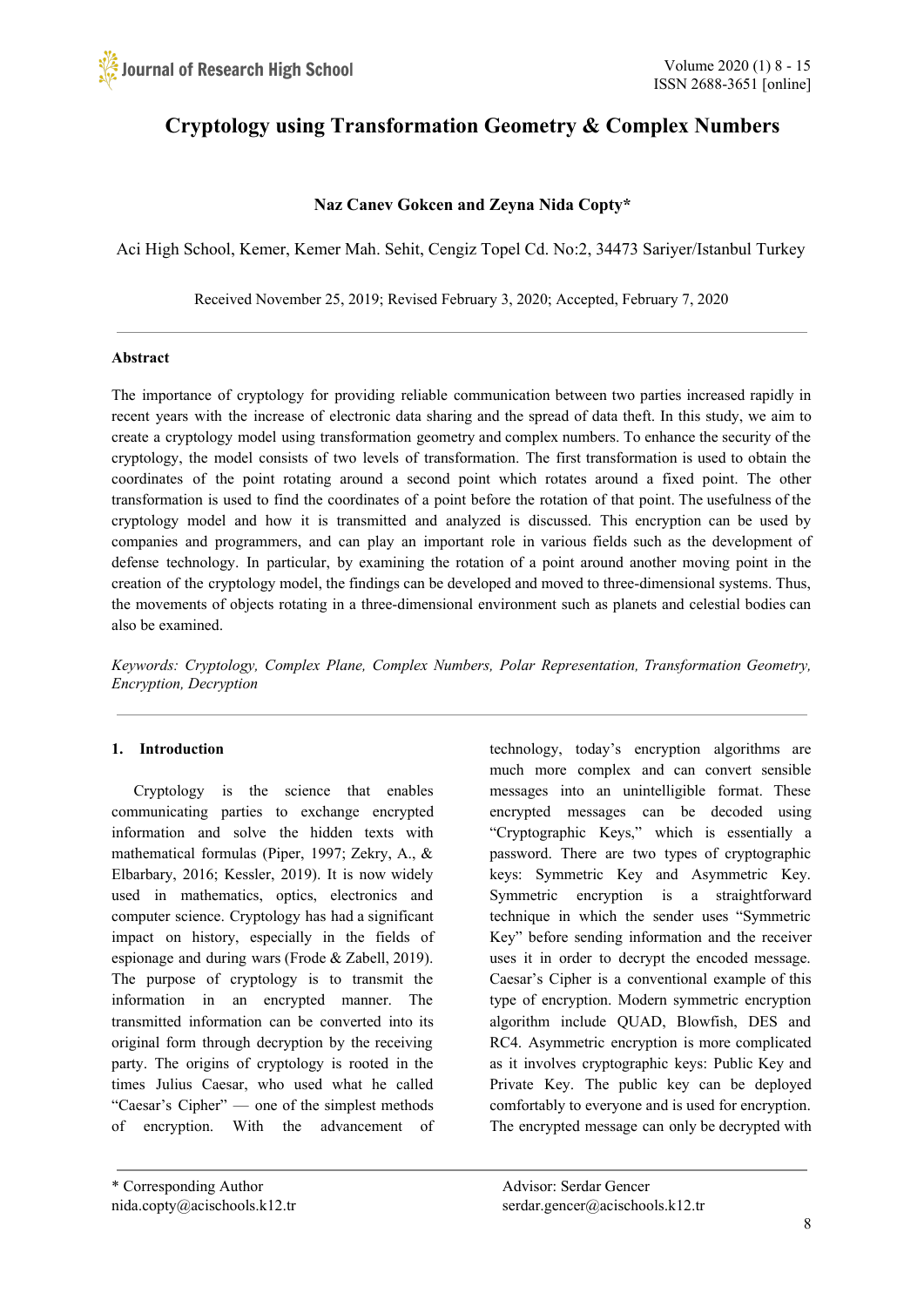the receiver's private key by following a secret mathematical path. There can be different approaches applied to cryptographical algorithms.

The aim of this study is to examine the rotation of a point around a moving point by using the transformation geometry and complex numbers. The derived relationships are then used to create a secure cryptographical encryption model. Geometry and complex arithmetic have not been explored in the lens of cryptology as much as other mathematical fields (Singh et al. 2015). However, some recent studies include the work of Dimitrov et al. (2009), who proposed new algorithms for multi exponentiations based on complex arithmetic. The purpose of these algorithms was to speed the performance of earlier cryptology systems (Rivest et al., 1978; McLellan, 1986; El Gamal 1985). Additionally, Elsayed Mohammad et al. (2009) discussed the elliptic curve cryptography over Gaussian integers.

The set of complex numbers contains the set of real numbers. The solution set of the equation is, but the equation has no solution in real numbers. In order to solve it, we need complex numbers. In this case, the solution should be the square root of which is defined as. Complex numbers have the form, where and are real numbers; is called the real part and is called the imaginary part. As shown in Figure 1, we represent the real and imaginary parts by two axes. A complex number is visualized as a point in the complex plane which consists of the *argument* of the angle between the positive real axis, and the line joining the point to the origin, shown as in Figure 1.



Figure 1: Complex Plane

The real and imaginary parts of a complex number are determined from:

 $a=|z|\cos\alpha$  and  $b=|z|\sin\alpha$ where  $|z|$  is the length of the line joining the point to the origin. Therefore, we can represent the point  $z = a + bi$  as

 $z=|z|\cos\alpha+i|z|\sin\alpha$ or equivalently  $z=|z|(\cos\alpha+\text{isin}\alpha)$ .

Denoting the term  $(cos\alpha + isin\alpha)$  by cisa, a complex number z can be written shortly as:

 $z=|z|cis\alpha$ .

The above expression is referred to as the polar representation of z.

#### **2. Method**

2.1 Rotation of Complex Numbers around the Origin

The coordinates of the new point formed by rotating a point  $(x,y)$  by and angle  $\alpha^{\wedge} \circ$  on the coordinate system around the origin are known from the transformation geometry. These coordinates can be expressed as:

```
(xcosα-ysinα, xsinα+ycosα).
```
Alternatively, instead of this formula, the point (x,y) in the coordinate system can be considered to be in a complex plane, and the rotation can be done more readily using complex numbers. For this purpose, we represent the point  $(x,y)$  as the complex number  $x+y$ . Then the product of  $x+y$ and cisα gives the complex number representing the point obtained by the rotation of  $(x,y)$  by  $\alpha^{\circ}$ around the origin. We can prove this relation as follows.

Let z =|z|*cisβ*. Then we obtain *zcis*α = |*z*|*cis*β*cis*α = |*z*|(*cos*β + *isin*β)(*cos*α + *isin*α) = |*z*|(*cos*α*cos*β + *icos*α*sin*β + *isin*α*cos*β − *sin*α*sin*β)  $= |z| [\cos\alpha\cos\beta - \sin\alpha\sin\beta + i(\cos\alpha\sin\beta + \sin\alpha\cos\beta)]$  $= |z| [\cos(\beta + \alpha) + i\sin(\beta + \alpha)]$  $= |z| cis(\beta + \alpha)$ 

To sum up, the product of  $z=|z|cis\beta$  and cisa gives the complex number  $|z| cis(\beta+\alpha)$ . In the complex plane, the increase of the argument of z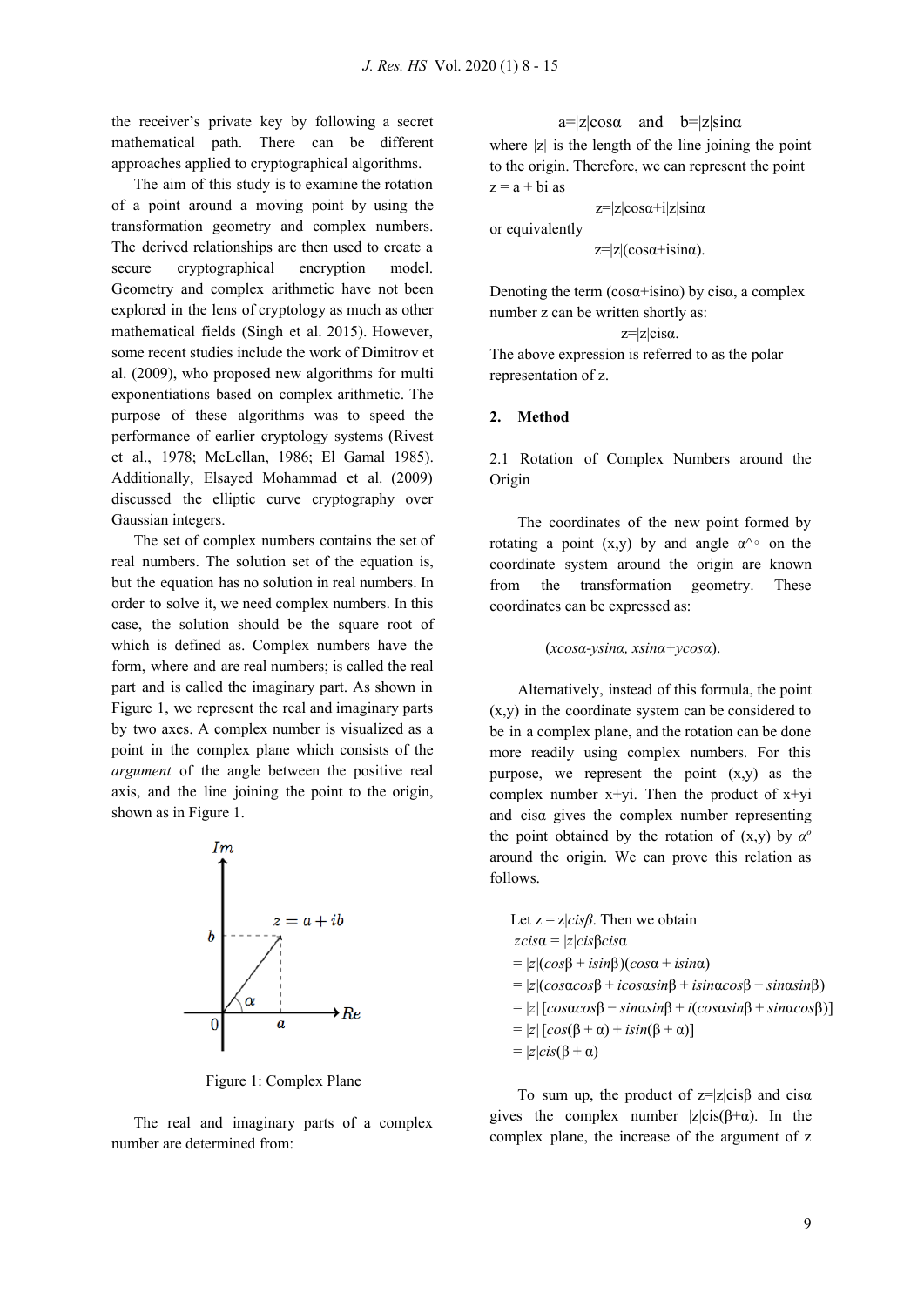with  $\alpha^{\circ}$  means that the complex number z is rotated by  $\alpha^{\circ}$  around the origin. The real part of this complex number forms the abscissa of the point resulting from rotation, and the imaginary part forms the ordinate of the point. In our study, we will make inferences about how to find the point that occurs when a point is rotated around another point by developing the polar representation method.

2.2 Rotating a Point around Another Point

The next step in rotating a point around the origin in the complex plane is to rotate a point around another point. To rotate the point (*a,b*) around the point  $(c,d)$  shown in Figure 2, by  $\alpha^{\circ}$ , the following steps are performed:



Figure 2: Location of points (a,b) and (c,d)

1) Firstly, we translate the point (*c,d*) to the origin. The point  $(a,b)$  is also translated by the same translation. The translation of the point (*a,b*) is denoted by (*a',b'*) in Figure 3.

- $\bullet$  (*c,d*) is translated to the origin:  $(c+di)-(c+di)=0+0i$
- $(a,b)$  is translated to  $(a',b')$ :  $(a+bi)-(c+di)=(a'+b'i)$



Figure 3: Location of the translated points 2) To rotate  $(a', b')$  around the origin by  $\alpha^{\circ}$ , we take the product of *a'+b'i* and *cisα*. The new point is denoted by (*a'',b''*) as depicted in Figure 4.

 $\bullet$  ( $a', b'$ ) is rotated and ( $a'', b''$ ) is obtained.

*((a+bi)-(c+di))cisα=a''+b''i*



Figure 4: Rotation of point (*a',b'*)

3) Finally, we translate again the origin to (*c,d*). Then the point  $(a'', b'')$  is translated by the same translation, and we obtain the point formed by rotation of  $(a,b)$  around  $(c,d)$  by  $\alpha^o$ . We denote the point by (m,n) in Figure 5.

 $\bullet$  (*a'',b''*) is translated to (*m,n*): *((a+bi)-(c+di))cisα+(c+di)=m+ni*



Figure 5: Location of the translated point

4) Therefore, the rotation of (*a,b*) around (*c,d*) by  $\alpha^{\circ}$  is the point  $(m, n)$  is calculated by *m+ni=(a+bi)cisα+(c+di)(1-cisα).*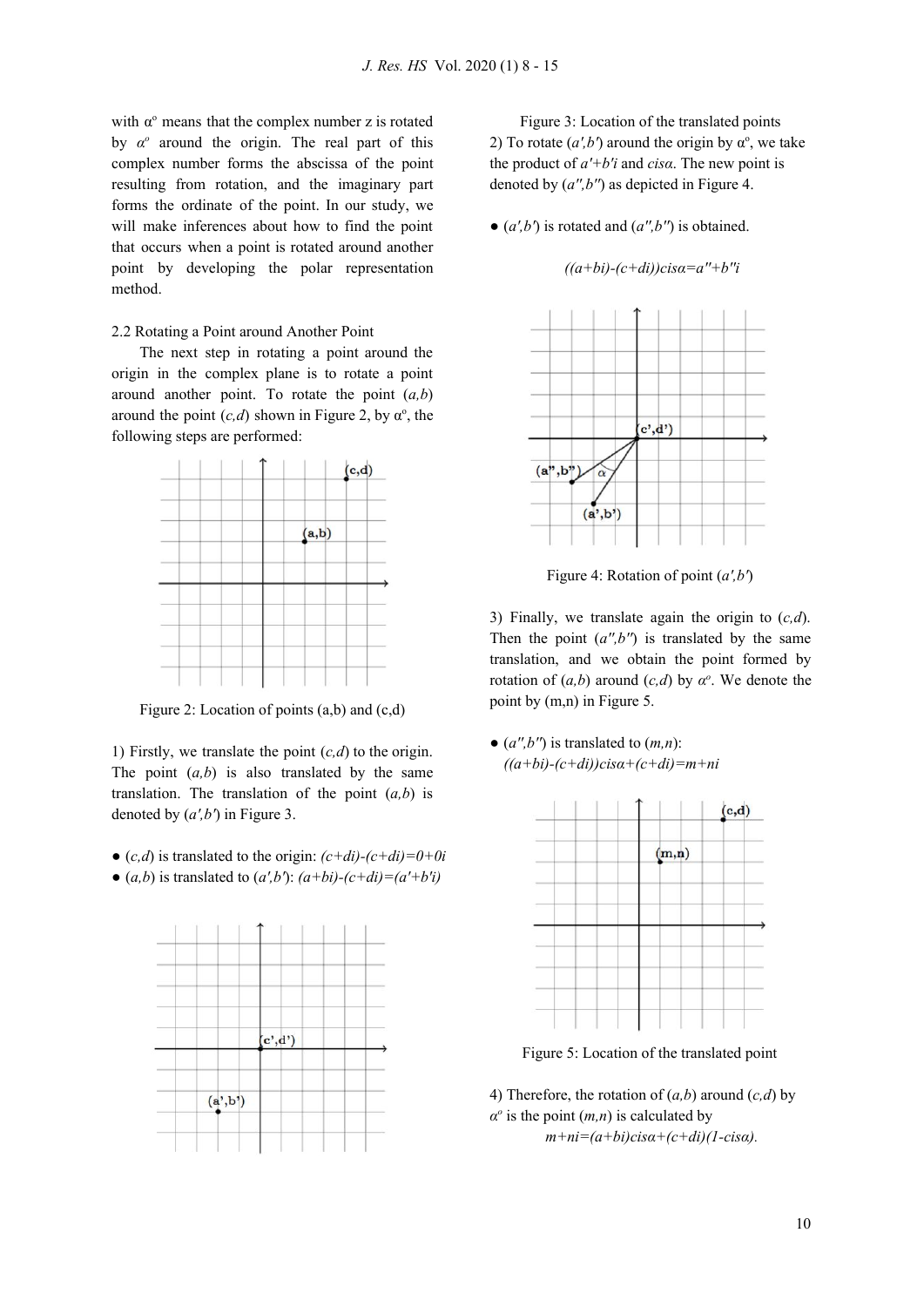#### 2.3 Rotating a Point around Another Moving Point

Let  $(x, y)$  be the coordinates of the point obtained by the rotation of  $(e,f)$  by  $\beta^{\circ}$  around the point  $(a,b)$  which, in turn, rotates by  $\alpha^{\circ}$  around a fixed point  $(c,d)$ . In order to find x and y, we apply the following steps.

- 1. The rotation of  $(a,b)$  by  $\alpha^{\wedge} \circ$  around  $(c,d)$  yields the point (*m,n*).
- 2. How far (*a,b*) is shifted compared to (*m,n*) is calculated.
- 3. The point (*e,f*) is also shifted at the same rate as in Figure 6. This point is denoted by (*e',f'*).
- 4. Finally,  $(e'$ , f') is rotated by  $\beta^{\circ}$  around  $(m, n)$  and we get the point (*x,y*).

In these steps, we will apply the formula obtained in the previous section:

### *m+ni=(a+bi)cisα+(c+di)(1-cisα).*



Figure 6: Location of original and transformed points

The point (*e',f'*) is obtained as follow:

$$
(e'+fi)=(e+fi)+((m+ni)-(a+bi)).
$$

After the rotation of  $(e',f')$  by  $\beta$  around  $(m,n)$ , the coordinates of (*x,y*) is given below:

$$
x+yi=(e'+fi)cis\beta+(m+ni)(1-cis\beta).
$$

When we write the expansion of  $e^t$ -f'i to the equation above, we get:

$$
x+yi=[(e+fi)+((m+ni)-(a+bi))]cis\beta+(m+ni)(1-cis\beta).
$$

This means that

*x+yi=(e+fi)cisβ-(a+bi)cisβ+(m+ni).*

If we write the expansion of  $m+ni$  to the equation above, we obtain:

*x+yi=(e+fi)cisβ-(a+bi)cisβ+(a+bi)cisα+(c+di)(1-cisα).*

Finally, we derive the formula for x+yi as follows:

$$
x+yi=(e+fi)cis\beta+(a+bi)(cis\alpha-cis\beta)+(c+di)(1-cis\alpha).
$$

We can rearrange this equation so that following the step above, the initial position of the given point can be found:

$$
e + fi = \frac{(x+yi)-[(a+bi)(cis\alpha-cis\beta)+(c+di)(1-cis\alpha)]}{cis\beta}.
$$

#### 2.4 Example

To describe the above examples, a simple example is presented. Specifically, the point (2,4) is rotated by  $32^{\circ}$  around the point  $(3,5)$ . Also the point  $(1,1)$  is rotated by 40 $\degree$  around the moving point  $(2,4)$ .

a. Find the coordinates of the point obtained by the rotation of  $(1,1)$ .

Consider (*e,f*)=(1,1), (*a,b*)=(2,4), (*c,d*)=(3,5), α=32, and  $β=40$ .

Using the relationship derived in the Section 2.2

$$
x+yi=(e+f\hat{i})cis\beta+(a+b\hat{i})(cis\alpha-cis\beta)+(c+di)(1-cis\alpha),
$$

This yields  $x + yi = 3.8441 + 0.6811i$  which means  $(x,y) = (3.8441, 0.6811).$ 

b. Find the initial position of  $(x,y)$  = (3.8441,0.6811) before rotation.

Solution) Using the formula

$$
e+f_i=\frac{(x+yi)-[(a+bi)(cis\alpha-cis\beta)+(c+di)(1-cisa)]}{cis\beta},
$$

we obtain  $e + f_i = 1 + i$  This is equivalent to  $(e, f) =$ (1,1) which is the initial point we started with before rotation.

This example shows that using these two equations, it is possible to find both the coordinates of the point formed after the two rotations and the initial coordinates of a point before the rotation.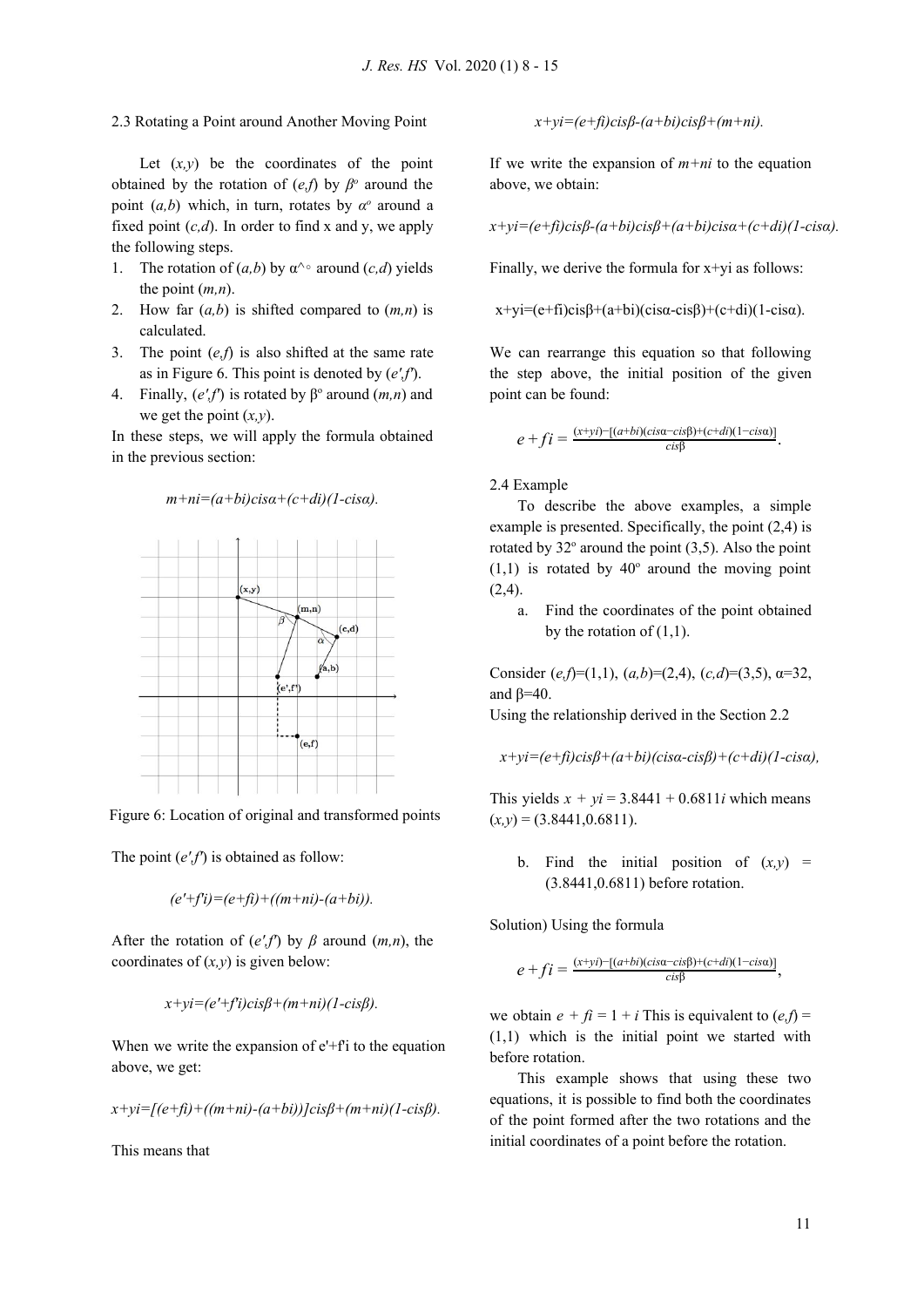## **3.Applications**

3.1 Relation of Research with Cryptology

In this study it is shown that if we rotate a point at a certain angle around another point and rotate the system consisting of those two points at an angle around another point, it is possible to find the coordinates of the first point from the coordinates of the end point. If we associate this situation with cryptology, first a point with the required information is transmitted to the other party. The coordinates of that point can then be decrypted to obtain the original information. If the coordinates of the rotating points and the rotation angles are transmitted, many cryptographical passwords can be created. The desired point can be sent to the opposite side, and the coordinates of the initial point can only be understood by the other party.

Formulas found in this study can be used for the other party to understand the message.

## 3.2 Sample Cryptology Model

Many cryptographical systems can be created by taking advantage of the rotation of a point around another moving point. In a sample cryptographical model created in this research, the point  $(c,d)$ , the angle  $\alpha$ , the point  $(a,b)$ , the angle  $\beta$ , and  $(x, y)$  are the information which should be known. The information to be transmitted to the receiving party consists of the point (*e,f*). Table 1 summarizes the points and angles used in the cryptology model where  $a$ ,  $b$ ,  $x$ ,  $y$ ,  $e$ ,  $f$ ,  $\beta$ ,  $\alpha$  are real numbers.

| <b>Fixed Point</b>                                                | (c,d)    |
|-------------------------------------------------------------------|----------|
| The angle for the rotation around the fixed point                 | $\alpha$ |
| The coordinates of the point which rotates around the fixed point | (a,b)    |
| The angle for the rotation around                                 |          |
| The coordinates of the last point                                 | (x,y)    |
| The coordinates of the point which is transmitted                 | e.t      |

#### Table 1: Points and angles that are used in the model

A sender may transmit the cryptographical message (*c,d,α,a,b,β,x,y*) to the other party. The first two data in the brackets are the coordinates of the fixed point; the third data is the rotation angle of the rotating point around the fixed point; the fourth and the fifth data are the first coordinates of the rotating point around the fixed point, the sixth data is the rotation angle of the point to be transmitted, the seventh and eighth data are the coordinates of the point after the rotation of the point to be transmitted. With this information, using the formula

$$
e + fi = \frac{(x+yi) - [(a+bi)(cis\alpha - cis\beta) + (c+di)(1-cisa)]}{cis\beta},
$$

the receiver finds the coordinates of the point to be transmitted.

In order to write (*c,d,α,a,b,β,x,y*) with fewer data, we can use the message (*c,d,a,b,x,y*). This will get rid of unnecessary data and will make the code harder to understand by giving away less information. According to this notation, a prior agreement must be made for the party receiving the message to understand the angles *α* and *β*. For example, the angle  $\alpha$  can be the product of c and d, and the angle *β* is the product of *a* and *b*. All the data to be known in this way are understood by the receiver and the coordinates of the desired point can be reached using the equation given above.

#### 3.3 Sample Transmission by Model

The sender must make calculations to be able to write the coordinates  $(c,d,a,b,x,y)$  of the point (*e,f*) to be transmitted. To make these calculations, the points  $(c,d)$  and  $(a,b)$  are selected randomly.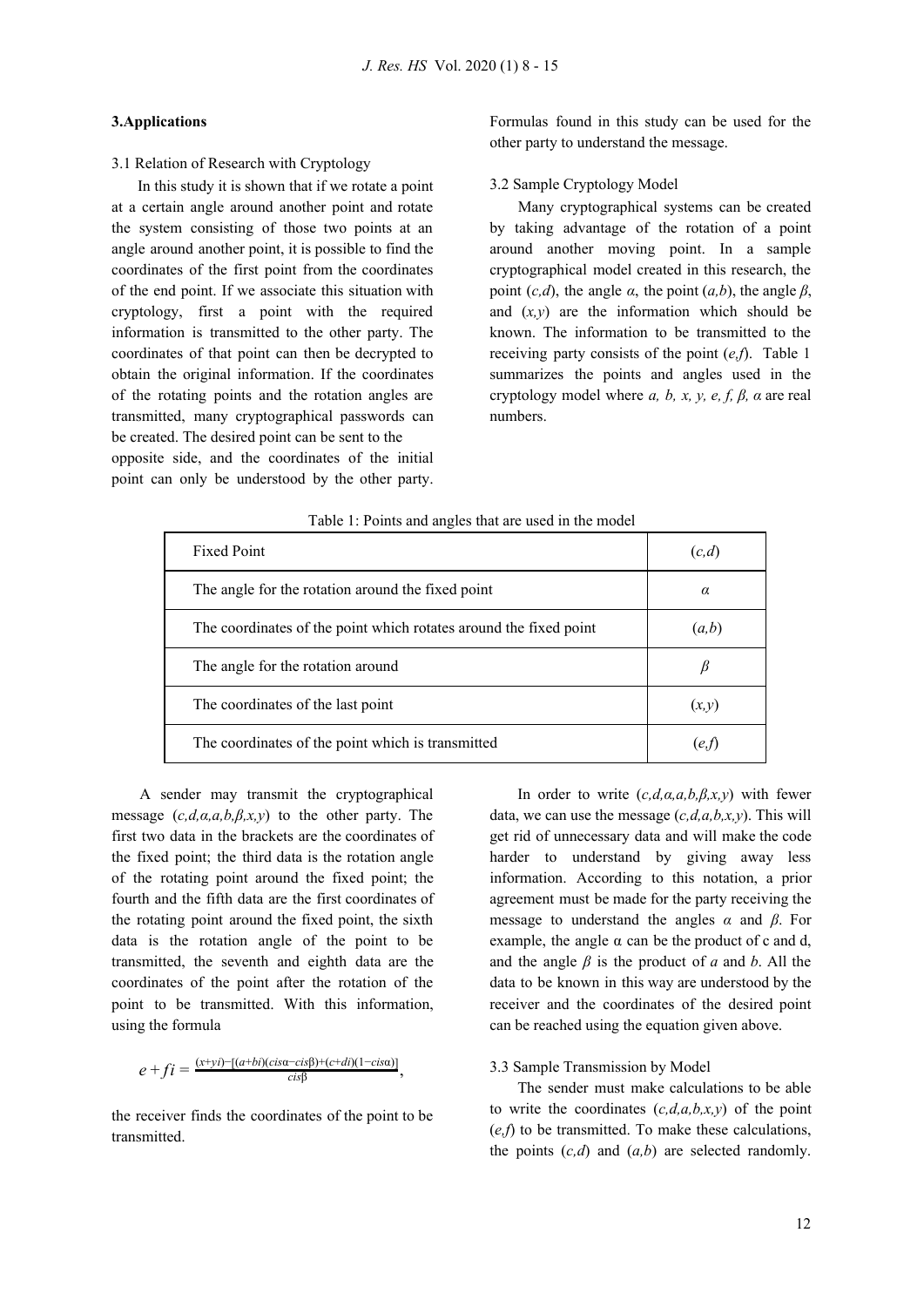The following angles are created with the selection of these points:

$$
a = c \times d
$$

$$
\beta = a \times b
$$

To reach the desired point (e,f), the coordinates of point (*x,y*) must be calculated.

To demonstrate the applicability of the developed cryptology model, an example is presented in this section. Specifically, the example attempts to transform the point  $(1,2)$ . Let  $(6,5)$  be the fixed point and (3,3) be the point rotating around the fixed point. In this case, we have  $\alpha$  =  $5\times6 = 30$  and  $\beta = 3\times3 = 9$ . These values are used in the formula below to obtain  $(x, y)$ :

#### *x+yi=(e+fi)cisβ+(a+bi)(cisα-cisβ)+(c+di)(1-cisα).*

This yields:

*(1+2i)cis9+(3+3i)(cis30-cis9)+(6+5i)(1-cis30) = 2.5829+0.4673i.*

Hence, (2.5829,0.4673) is the coordinates of the point (*x,y*) formed.

According to this solution, if we apply the point to the model, the message sent to the other party can be written as below:

(6,5,3,3,2.5829,0.4673).

3.4 Sample Password Analysis

The party receiving the transmitted message (6,5,3,3,2.5829,0.4673) of the previous example needs to back calculate to reach the coordinates of the point which is desired to be transmitted. First, *α* and  $\beta$  must be determined. They are 30 and 9, respectively, obtained by the multiplication of 6 by 5 and 3 by 3, respectively. The receiver who is trying to decipher the message understands that (*c,d*) is (6,5) and (*a,b*) is (3,3) and (*x,y*) is (2.5829,0.4673). If one puts these data into the following formula

$$
e + fi = \frac{(x+yi)-[(a+bi)(cis\alpha-cis\beta)+(c+di)(1-cis\alpha)]}{cis\beta},
$$

then one gets the first point, i.e. the coordinates of (*e,f*):

$$
e + fi = \frac{(2.5829 + 0.4673i) - [(3 + 3i)(cis30 - cis9) + (6 + 5i)(1 - cis30)]}{cis9}
$$
  
= 1 + 2i

According to this solution, the coordinates of (*e,f*) which is desired to be transmitted is found to be (1,2). Hence, the receiver has obtained the desired message.

#### 3.5 Plain Text Encryptions

The coordinates of the points transmitted with this cryptology model can be used to refer to various words, enabling us to encrypt plain text. The proposed method can be extended to the encryption of text by adding two additional steps at the very beginning and end. The first step involves transforming the word into numbers using an agreed upon conversion. The number is then transformed according to the algorithm described above. The second step is done by the receiving party and involves converting the numbers to the desired word after using reverse encryption to determine the numbers.

For example, in a cryptology system to be used in war, (1,1) can stand for Attack! (2,2) can stand for Out of ammo! and (3,2) can stand for *The enemy is approaching!*. Hence, a meaningful expression can be transmitted in an encrypted manner rather than simply transmitting the coordinate of a point. In another example, we can define  $0 = space$ ,  $1 = a$ ,  $2 = b$ ,  $3 = c$  etc. To deliver a message that says "hello," the letters of the word should be initially converted into numbers by the sender. In this case, *h* = 8, *e* = 5, *l* = 12, *o* = 15. The sender will have to send 3 different points (8,5),  $(12,12)$ ,  $(15,0)$  — using the proposed encryption model. Once the receiver decodes the message and finds the intended points, the conversion from numbers to letters can be applied. Therefore, when these points are converted into letters in the order they are sent, the receiver arrives to the word "hello."

# **4. A Comparison of the Research with the Caesar Encryption and Related Works**

The cryptology model presented in this study is more complicated and more difficult to solve compared to Caesar encryption, a widely used cryptographical model (Christensen, 2010). For example, according to Caesar encryption, letters used in transmitting messages are shifted one letter. Hence, the letter a is replaced by the letter b; the letter *b* is replaced by the letter *c*, and so on. Caesar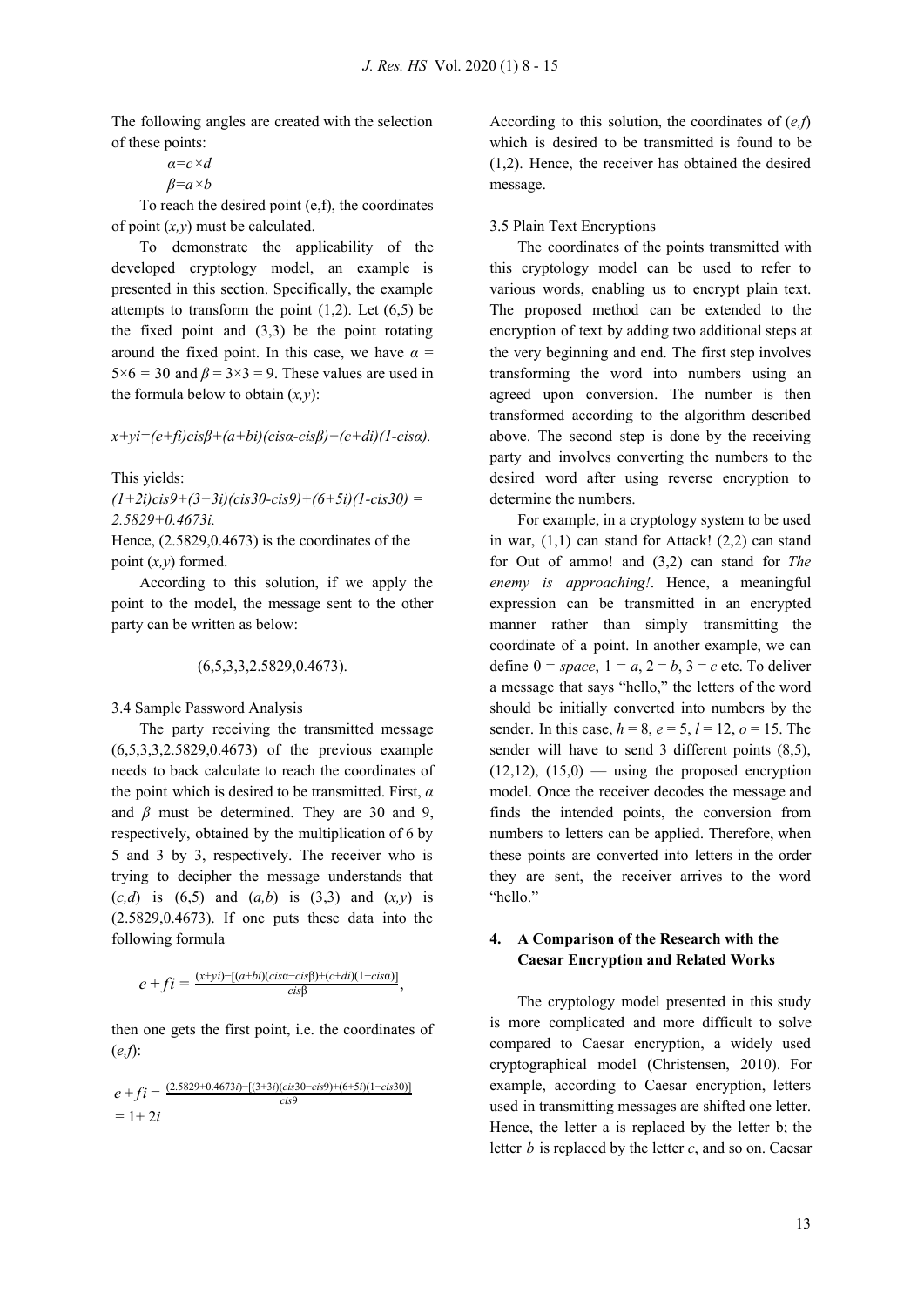encryption can be used to shift messages two letters: the letter *c* is written instead of the letter *a*; the letter  $d$  is written instead of the letter  $b$ , etc... This shifting is valid for all alphabet and because of this, secret messages can be sent. Considering the frequency of some letters, it is quite easy to decrypt the Caesar encryption by a computer that is programmed accordingly. In this study, the use of complex numbers and the transformation geometry in cryptographical systems complicates the formulas needed to decrypt and makes it difficult to decrypt the codes.

Kishore and Venugopal (2011) proposed another encryption algorithm based on complex bilinear transformation. This algorithm involves encoding the data onto a complex plane as a set of points and its bilinear transformation to a new set of points in another complex plane. Our proposed encryption method resembles to some extent this algorithm as they both consist of translation and rotation. A difference is that our method has two subsequent transformations and can be potentially extended to more.

Kumar et al. (2012) developed an encryption algorithm which uses properties of circles, principles of Cartesian geometry, and rotation and translation to encrypt data. Our encryption method uses complex arithmetic besides transformation geometry.

## **5. Summary and Conclusions**

In this research, complex number relationships and transformation geometry were utilized to express the coordinates resulting from the rotation of a point around another point. Based on these developed relationships, a coding system which is difficult to be deciphered was formed. Senders and receivers that communicate with this encryption system will be able to send position in a Cartesian plane.

In this paper, three different formulas were obtained. First, the formula giving the coordinates of the point (*m,n*) obtained by being rotating a point  $(a,b)$  around another point  $(c,d)$  by  $\alpha^{\circ}$  is developed:

*m+ni=(a+bi)cisα+(c+di)(1-cisα).*

The second formula gives the new coordinates of the point obtained by the rotation of  $(e,f)$  by  $\beta^{\circ}$ 

around the point  $(a,b)$  which rotates by  $\alpha^{\circ}$  around a fixed point (*c,d*);

# *x+yi=(e+fi)cisβ+(a+bi)(cisα-cisβ)+(c+di)(1-cisα).*

The third of these is the formula giving the initial coordinates (*e,f*) when we know the coordinates  $(x, y)$  obtained by the rotation of  $(e, f)$  by  $β<sup>o</sup>$  around the point  $(a,b)$  which rotates by  $α<sup>o</sup>$  around a fixed point (*c,d*) ;

$$
e + fi = \frac{(x+yi)-[(a+bi)(cis\alpha-cis\beta)+(c+di)(1-cisa)]}{cis\beta}.
$$

With the help of the second and the third formulas, two parties can safely transmit encrypted messages to each other. In daily life, a number of useful passwords and codes can be created. Although a single model example is shown in this research, it is possible to use the same approach to design numerous models that will change from person to person or from party to party. The calculation of the point obtained by being rotated around a point which in turn was obtained by rotating it around another point can be used in wars and in the examination of the movements of the planets as well as in the cryptology.

In this research, an encryption model was created for the parties who desire to send numeric messages confidentially using the complex numbers and transformation geometry. This model is difficult to break and to be deciphered by others. It can be made even more complex. For example, in this research, one fixed point and two rotating points and angles were used. Hence, in total three points and two angles are used. Instead, more complex passwords can be created by increasing the number of points. In this case the message (*c,d,a,b,x,y*) is developed and can be extended by adding more points. This way, it becomes more difficult for the code to be deciphered by unintended parties. However, it may be difficult to decrypt the decoder, especially when the number of points is increased, a computer program would be needed for decoding of the transmitted message. Entering the data in the program is sufficient to decrypt the password and the decryption process is accelerated. Using a software environment such as R, Python, C, Fortran, we can code the formula we have proposed so that it is easier to use repeatedly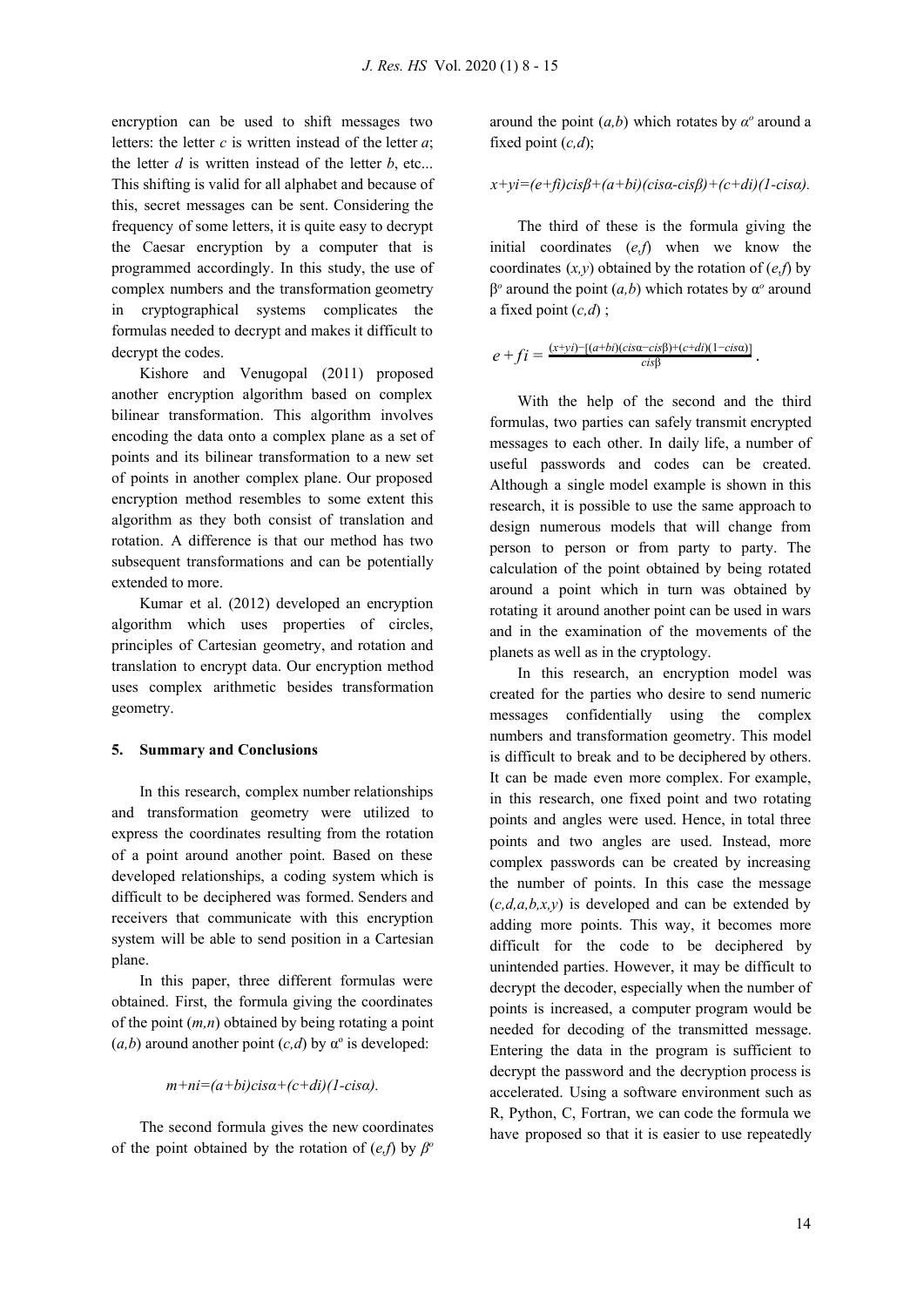and that the parties can communicate in a faster way.

Besides encryption, the rotational formulas used in this study can be further developed and transported to three-dimensional systems and can be associated with planetary movements and how often lunar and solar eclipses occur. From the planetary movements, the coordinates of the points to be formed by rotating a moving point around another moving point at different angles can be found by the method described above. These relationships can be used to predict when a lunar eclipse or a solar eclipse occurs. In addition, information can be obtained about the location of planets and satellites revolving around each other in the space.

## **References**

Christensen, C. (2010). Caesar Ciphers. Retrieved December 29, 2018, from https://www.nku.edu/~christensen/092HNR304%2 0section%202%20caesar%20ciphers.pdf

Dimitrov, V., Jullien, G., & Miller, W. (n.d.). Algorithms for multi-exponentiation based on complex arithmetic. *Proceedings 13th IEEE Sympsoium on Computer Arithmetic*, 208-215. doi:10.1109/arith.1997.614897

Earl, R. (2004). *Complex Numbers*. Maths.ox.ac.uk. Retrieved 29 December 2018, from https://www.maths.ox.ac.uk/system/files/attachments/ complex\_1.pdf.

Elgamal, T. (1985). A public key cryptosystem and a signature scheme based on discrete logarithms. *IEEE Transactions on Information Theory*, *31*(4), 469–472. https://doi.org/10.1109/tit.1985.1057074

Mohammad, E., & Elkamchounchi, H. (2009). Elliptic curve cryptography over Gaussian Integers. *International Journal of Computer Science and Network Security*, *9*(1). Retrieved from http://paper.ijcsns.org/07\_book/200901/20090158. pdf

Weierud, F., & Zabell, S. (2019). German mathematicians and cryptology in WWII. *Cryptologia*, 1–75. https://doi.org/10.1080/01611194.2019.1600076

Güler, H. K., & Arslan, Ç. (2018). Matematik Öğretmeni Adaylarının Düzlemde Dönme

Dönüşümü Formüllerini Oluşturma Sürecinin İncelenmesi. *Gazi Üniversitesi Gazi Eğitim Fakültesi Dergisi*. https://doi.org/10.17152/gefad.406282

Kessler, G. (n.d.). An Overview of Cryptography. Retrieved November 22, 2019, from https://www.garykessler.net/library/crypto.html

Kishore, P. K., & Venugopal, I. (2011). A Cryptographic Algorithm based on Bilinear Transformation. *International Journal of Computer Science Issues*, *8*(5), 298–302. Retrieved from https://core.ac.uk/download/pdf/25771116.pdf

Kumar, P. R., Sailaja, K. L., Dhenakaran, S. S., & SaiKishore, P. (2012). Chakra: A new approach for symmetric key encryption. *2012 World Congress on Information and Communication Technologies*. https://doi.org/10.1109/wict.2012.6409170

Martin, G. E. (1997). *Transformation Geometry : An Introduction to Symmetry*. Heidelberg, Germany: Springer Medizin Verlag.

McLellan, V. (1986). Password security-crypt0 in your VAX, *Digital Review*, 3(17), 86.

Schwerdtfeger, H. (1980). *Geometry of Complex Numbers (Dover Books on Mathematics)* (Rev. ed.). Mineola, NY: Dover Publications.

Piper, F. (1997). Introduction to cryptology. *Information Security Technical Report*, *2*(2), 10–13. https://doi.org/10.1016/s1363-4127(97)81322-2

Rivest, R. L., Shamir, A., & Adleman, L. (1978). A Method for Obtaining Digital Signatures and Public-Key Cryptosystems. *Communication of the ACM*, *21*(2), 120–126. https://doi.org/10.21236/ada606588

Singh, P., Shende P., & Singh R. (2015). Geometry In Cryptography: A Review. *International Journal of Research in Engineering and Technology, 04*(03), 109-112. doi:10.15623/ijret.2015.0403018

Stallings, W. (1995). *Network and Internetwork Security: Principles and Practice* (2nd ed.). Upper Saddle River, NJ, United States: Prentice Hall.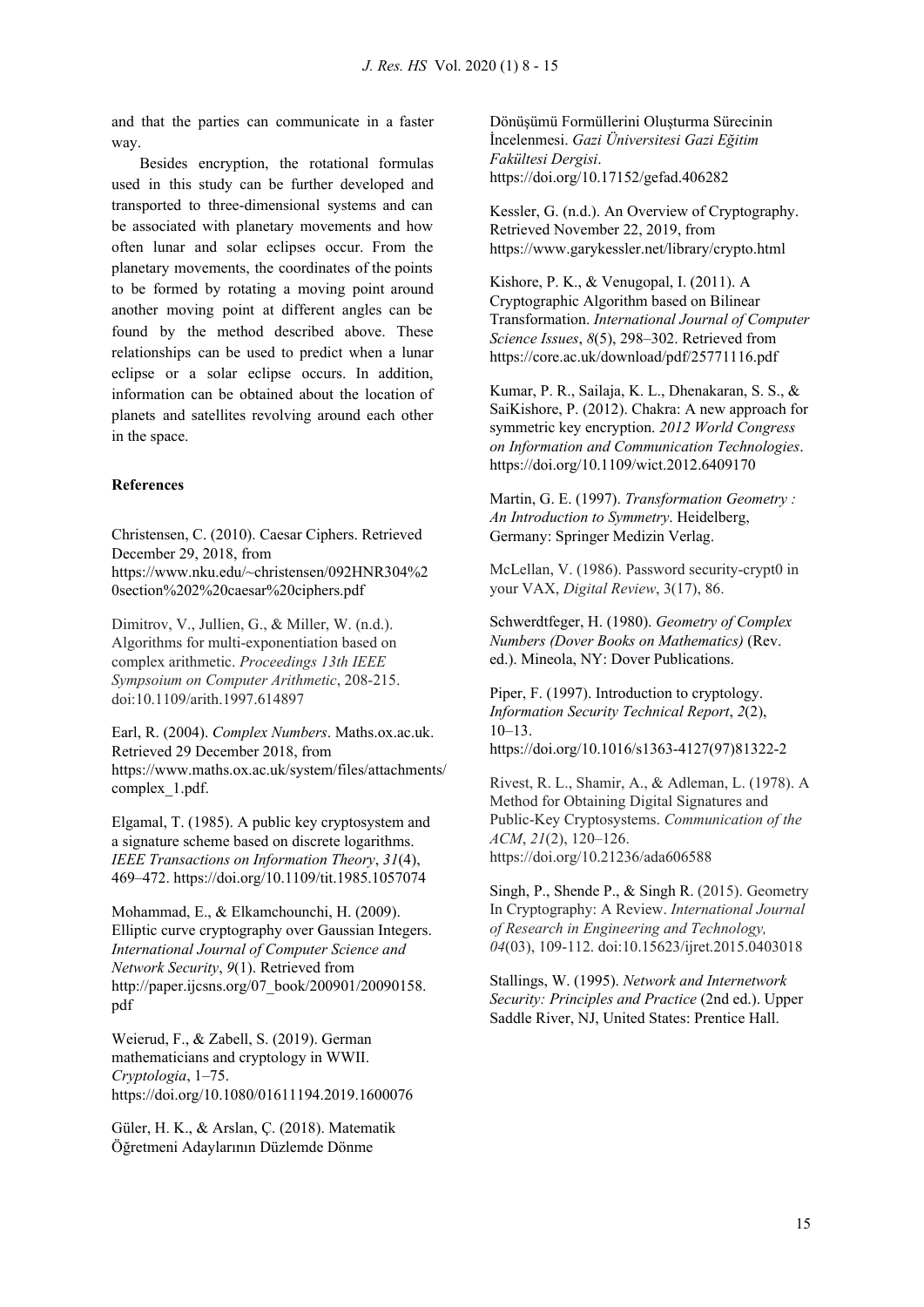# **The Muslim Conquest of Spain**

# **Andrew Kim\***

Montclair Kimberley Academy, Montclair, NJ 07042 USA

Received March 20, 2020; Revised June 19, 2020; Accepted, June 25, 2020

## **Abstract**

Islamic Spain (711-1492) was a conflation mix of civilization of three major monotheistic religions: Jews, Christianity and Christians. The civilization came about as a result of Muslim defeat of the harsh Visigoth rulers against Christians in Spain. Even though the Jews and Christians lived in restrains, the three groups managed to coexist for much of the time and to benefit from the each other to some extent. Their interaction brought a great deal of civilization to Europe that matched the height of the Italian Renaissance and Roman Empire. This became one of the great Muslim Civilization. The Muslim force invaded in 711 and conquered the Iberian Peninsula for seven years. Following heir ascension to power in Spain, Islamic power was successful over the course of five significant periods of rule. Their power allowed for systematic control over Christians and Christian culture. However, due to internal struggle within the Muslim-ruling class, the Christian population took the opportunity to rise up. In 1942 the Muslin declined when Granada was conquered hence their reign ended. Ultimately, the Muslims were defeated and Christians were able to claim their land and restore their culture. The Muslim heartland rule was Andalusia and Southern Spain.

*Keywords: Andalusia, Religion, Muslim, Christians, Conquest*

# **1. Introduction**

Islamic Spain (711-1492) was a major episode of Muslim rule between 711 and 1492 expressing the success and spread of Islam into Andalusia, Spain (Imamuddin, 1981). Here, the Muslims coexisted with the Jews and the Christians. This era of peace was known as *La Convivencia*, the Coexistence, with the large spread of ideas to people of different religions. The endurance of Islam in Spain was a result of five successful periods of rule: The Dependent Emirate, the Independent Emirate, the Caliphate, the Almoravid Era, and the Decline (BBC, 2009). This extended unification lasted 781 years, starting in 711 AD when the Visigoth Empire collapsed to Muslim invasions, becoming the Umayyad Empire. Under the rule of Christian Kings (1499-1526), during this period the Iberian Peninsula was conquered while

areas in the North resisted Islam Although there was an extended time of peace, the Muslims mishandled their power and lost stability. Understanding the weakened Muslim control, the Christians unified their fighting forces and lead a series of revolts, called the Reconquista, and successfully reclaimed their land in 1492 AD from Muslim rule during the collapse of the Emirate of Granada (Fernández-Morera, 2016). The Reconquista did not happen spontaneously. Factors from both the Muslims and the Christians led up to the revolt and allowed the Christians to take back control of Spain. According to Vaughan (2003), the fall of Islamic control in Andalusia was due to several factors bust majorly due to the generous terms of surrender they presented to the people, their conditions mainly contrasted the harsh terms that was previously imposed by Visigoth rulers.

<sup>\*</sup> Corresponding Author Advisor: Heather Wright Andrewjkim2020@gmail.com heatw18@vt.edu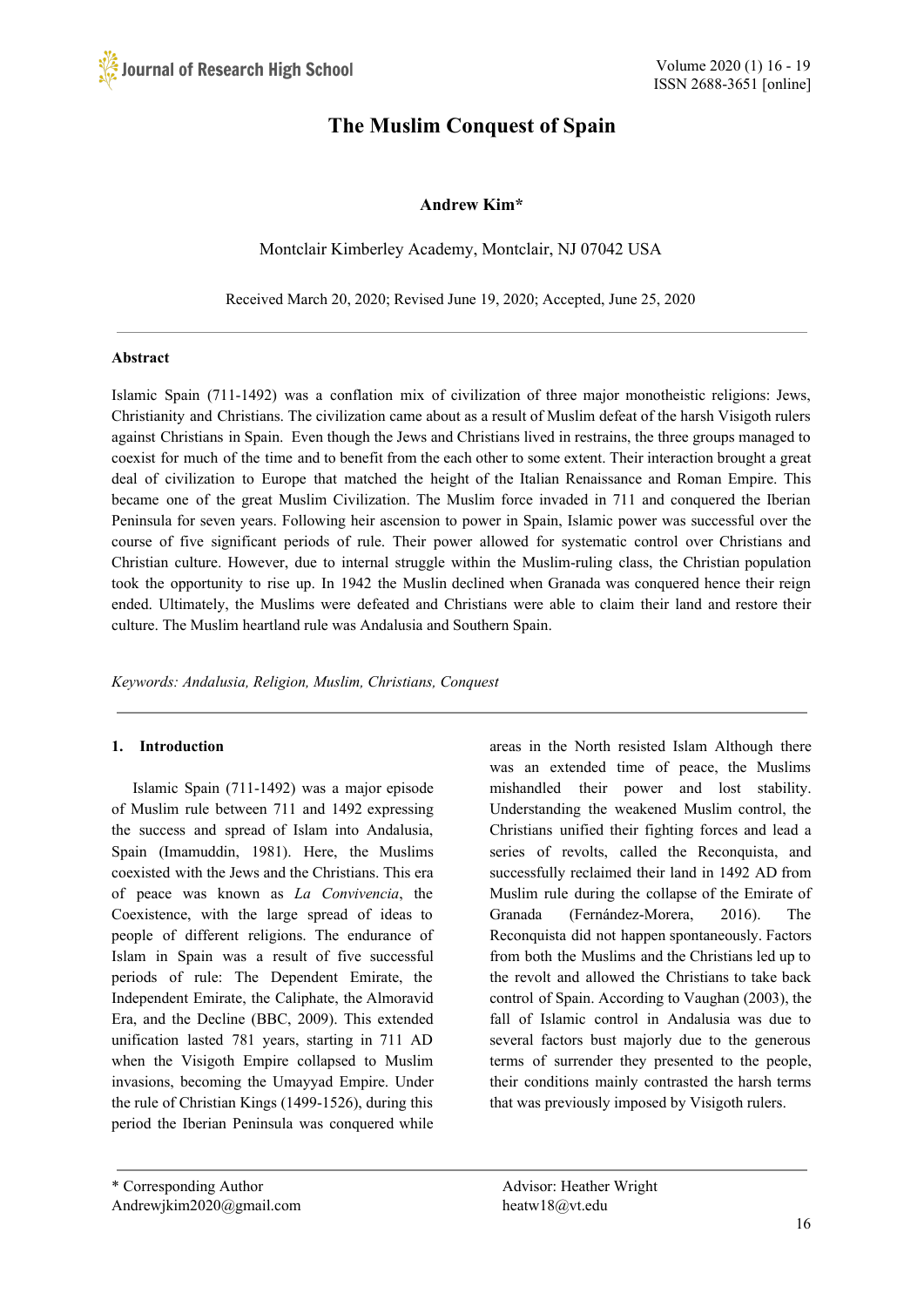# **2. Internal Instability of Muslim Rule**

The Muslim Caliphates faced many internal problems regarding their quest for power, including how the large imperial state was separated into smaller states, dynastic feuding, and social division (James, 2009). These tensions were often spawned between future leaders who each wanted control. After more fighting broke out between the power-seeking dynasties, the empire began to divide, leaving them vulnerable to attacks; such lack of unification led to the fall of the Umayyad Empire. The major caliphate was responsible for taking over and spreading Islam to Andalusia. The destruction of the Umayyad Caliphate was caused by the division of the land and power to weaker rulers. No longer united, these leaders had difficulty fighting off both Christian's forces and other Muslims during periods of civil war (Campo, 2009). Previously the Umayyad was too powerful for anyone to defeat, but the fall left them in a damaged state. They were overpowered in 750 and replaced by the Abbasid Caliphate.

Despite their victory, the Abbasids faced problems similar to the Umayyad. Muhammad al-Mansur, the second caliph of the Abbasid, was a powerful military leader who led the caliphate to power. After his death, his absence caused the caliphate to collapse. The power distribution was unstable, and the land was, once again, divided into smaller kingdoms (Fernández-Morera, 2016). It was difficult for these kingdoms to maintain power because they didn't have enough strength to withstand the chaos from inside and outside attacks. Another major weak point in the Abbasid Empire was when Harun al-Rashid, the fifth caliph, divided the land between his two sons to prevent the collapse of the empire. However, the plan to split control backfired. Constant struggle for power between the two brothers resulted in civil war and disrupted Abbasid control (Armstrong, 2000). The animosity between the brothers and their determination to maintain strength led to the killing of prominent families to minimize opposition.

The societal impact on the weakening rulers further problematized the stability of caliphates. The diversity was also troublesome. Religious diversity was often viewed as an advantage; in reality diversity weakened the caliphate due to the inability to coexist with opposing religious beliefs. Overall, the search for unification resulted in a divided society, run by a divided caliphate, worsening internal conflicts and making the Muslims vulnerable.

# **3. Christian Solidarity overcoming Muslim Powers**

As Christian solidarity grew, the Christian forces strengthened and became a major factor to the fall of Muslim Andalusia. The power of the united Christians was seen many times during the attacks of the Reconquista and the Crusades in November (1095), a series of Christians attacks against the Muslims united under the order of the Pope. The object of the Crusades was to recapture the Holy Land from the Muslims, similar to the Reconquista. The Reconquista lasted around 700-800 years from the capture of the Iberian Peninsula to the fall of Granada (1492). Christians who survived under the control of the Muslim Empire were supported by the power of the Pope and Christian knights to help fight. Through this, they were successful in reclaiming control and wealth from the Muslims.

Previously mentioned, the diverse society in Andalusia was a disadvantage for Muslims because everyone thought differently about religious devotion, expectations of society, and actions of those with power. The Christians had an advantage over this division since they unified. The Christians in Andalusia received further aid from allies in the north, ranging from peasant-soldiers to town militia. With additional fighting forces, the Christian society grew in number and strength (Fernández-Morera, 2016). Their strong religious belief helped them thrive in such a time of trouble. This shared faith was beneficial for Christians when they fought against the Muslims. Backed up by religious unification, the Christian forces were able to communicate easily and develop battle techniques, bringing them to victory (Fernández-Morera, 2016). Even though there were still a handful of Christians who remained strong in the Islamic State, the Christian population was more towards South Andalusa where aid could not be reached, drastically reduced. Only a few remained in Toledo, and none were found in either Valencia or Granada when the land was finally reclaimed (Fernández-Morera, 2016). The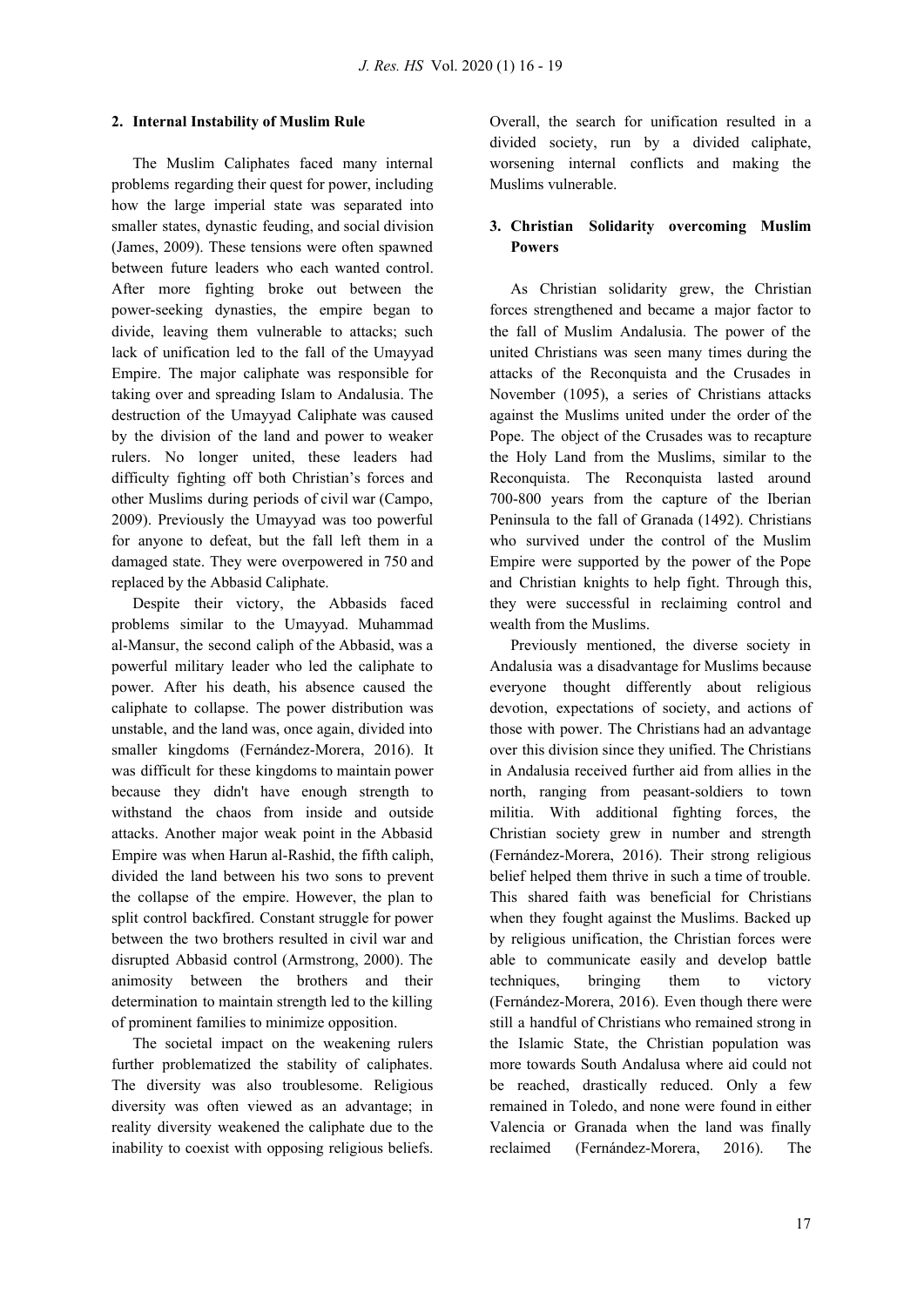population decrease was a result of Muslim control. Instead of accepting Christian's beliefs, Muslims ordered Christians to either convert or be banished. Many of them had fled to Northern Spain where they were accepted by allied forces. <sup>4</sup> However, their banishment was what allowed Christians to unite and increase their success in battle. First of all, there were more Christians gathering up in Northern Spain, an area under Christian rule, and the banishment and harsh life under Muslim control turned the Muslims into a targeted enemy.

## **4. Discrimination against the Christians**

Christian hatred toward the Muslims was largely because of the severe life that the Christians were forced into living. Islamic society was carved out so that the Muslims were superior to the Christians. Economic differences further divided the gap between Christians and Muslims, starting with the Jizya tax which was imposed on all Non-Muslims. Christians argued that they didn't need to pay because they already had to give payment according to the 5-pillar (Fletcher, 2006). Christians viewed this tax as unrightly because they were paying for their own freedom. The unjustices continued through additional strict rules including Christians being unable to own bigger houses, banned from having Muslims servants, and being forced to move out of the way whenever a Muslim passed (Fernández-Morera, 2016). In other words, a Muslim couldn't be under the social power of a Christian, ensuring; Muslims would always remain at the top of the hierarchy. Another instance where Muslims asserted superiority was through criminal penalties. When a Christian killed a free Muslim, the murderer would face a death sentence. However, when a free-Muslim killed a Christian, there was a possibility that the Muslim would not be punished. The established laws under Muslim rule expressed Christian's inferiority, despite living in the same society as the Muslims.

These guidelines set an impossible standard for all Christians, which locked them into a life of hardship; Christians were the enemies. The Muslims viewed Christians as nothing but minions under the influence of the devil and should not be greeted with a peaceful interaction (Harvey, 2004). Christian animosity toward Muslims also triggered religious conflict. The Quran, the sacred text of Islam, goes against the beliefs of Christianity. The Quran disputes the Christian teachings and history of Jesus. As stated before, if the Christians refused to convert, they would be forced to leave. This hurt the Christian society and power in a Muslim land (Smith, 2011). The ability to read Latin inscriptions in churches was lost and young Christian dhimmis, non-Muslims living under the rule of an Islamic state, started learning to speak in Arabic. The Muslims rule had long-lasting effects on Christian life and culture. The damage further convinced other Christians that Muslims were not an ally or a protector; they were the enemy.

## **5. Conclusion**

The internal conflicts in the Muslim Caliphates, the strength of Christians through solidarity, and the mistreatment of Christians under Muslim authority were all major factors that contributed to the overthrow of Islam. The internal conflicts were the most damaging because the caliphates were divided into separate regions, splitting their power and making them vulnerable. With this, the Christians were encouraged into turning against the Muslims due to religious intolerance and the severe conditions they lived through under Muslim rule. As a result, they left to join other ally Christians in the North with the same goal of defeating the Muslims to recapture the land that was once theirs to settle. With the Muslims in a weakened position, the united Christians attacked as one massive fighting force through the many years of the Reconquista, successfully taking back their land after the fall of Granada in 1492. A resurgent wouldn't have been possible when Muslim power in Andalusia was united and guided, restricting the possibilities for Christian revolt.

#### **References**

Armstrong, K. (2,000). *Islam: A Short History.* Modern Library Chronicles.

Campo, J. E. (2009). *Encyclopedia of Islam.* New York, NY: Facts on File Inc.

Fernández-Morera, D. (2016). *The myth of the Andalusian paradise: Muslims, Christians, and Jews under Islamic rule in medieval Spain*. ISI.